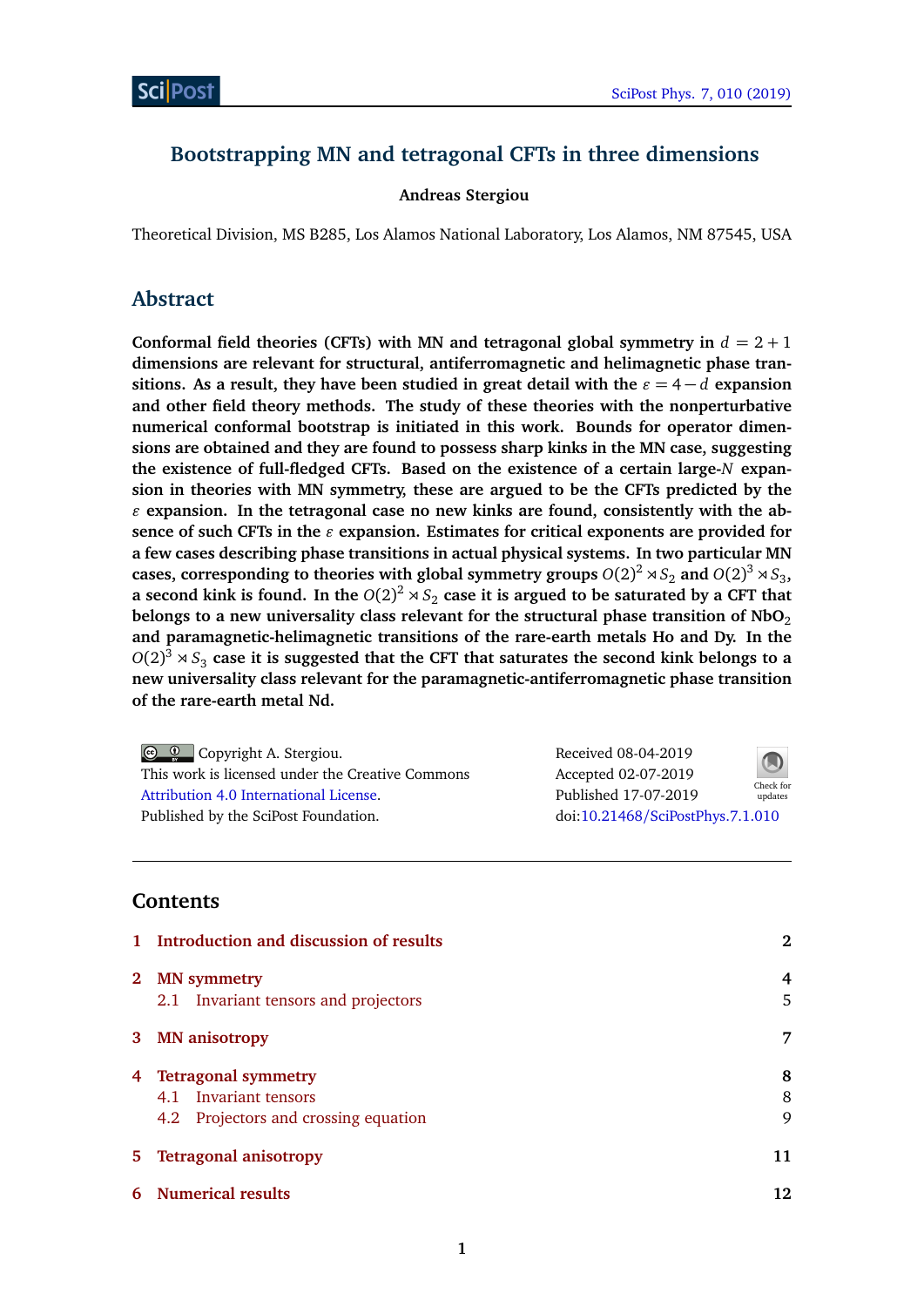| MN<br>6.1<br>6.2 Tetragonal | 12<br>15 |
|-----------------------------|----------|
| 7 Conclusion                | 17       |
| <b>References</b>           | 18       |

# <span id="page-1-0"></span>**1 Introduction and discussion of results**

In recent years it has become clear that the numerical conformal bootstrap as conceived in  $[1]^1$  $[1]^1$  $[1]^1$ is an indispensable tool in our quest to understand and classify conformal field theories (CFTs). Its power has already been showcased in the 3D Ising [[3,](#page-17-1)[4,](#page-17-2)[6](#page-17-3)] and *O*(*N*) models [[5,](#page-17-4)[7,](#page-17-5)[8](#page-17-6)], and recently it has suggested the existence of a new cubic universality class in 3D, referred to as  $C_3$ or Platonic [[9,](#page-17-7)[10](#page-17-8)]. Now that the method has showed its strength, it is time for it to be applied to the plethora of examples of CFTs in  $d = 3$  suggested by the  $\varepsilon = 4 - d$  expansion [[11](#page-17-9)[–13](#page-17-10)]. This is of obvious importance, for the bootstrap gives us nonperturbative information that is useful both for comparing with experiments as well as in testing the validity of field theory methods such as the  $\varepsilon$  expansion in the  $\varepsilon \rightarrow 1$  limit.

In this work we apply the numerical conformal bootstrap to CFTs with global symmetry groups that are semidirect products of the form  $K^n \rtimes S_n$ , where  $K$  is either  $O(m)$  or the dihedral group  $D_4$  of eight elements, i.e. the group of symmetries of the square. These cases have been analyzed in detail with the  $\varepsilon$  expansion and other field theory methods due to their importance for structural, antiferromagnetic and helimagnetic phase transitions. This provides ample motivation for their study with the bootstrap, with the hope of resolving some of the controversies in the literature.

One of the cases we analyze in detail in this work is that of  $O(2)^2 \rtimes S_2$  symmetry. Such theories are relevant for the structural phase transition of  $NbO<sub>2</sub>$  and for paramagnetic-helimagnetic phase transitions. Monte Carlo simulations as well as the  $\varepsilon$  expansion and the fixed-dimension expansion have been used in the literature. Disagreements both in experimental as well as theoretical results described in [[14](#page-17-11)] and [[15](#page-17-12)] paint a rather disconcerting picture. In this work we observe a clear kink in a certain operator dimension bound—see Fig. [1](#page-11-2) below. Following standard intuition, we attribute this kink to the presence of a CFT with  $O(2)^2 \rtimes S_2$  symmetry. Using existing results in the literature, namely [[5](#page-17-4)], we can exclude the possibility that this kink is saturated by the CFT of two decoupled *O*(2) models. Obtaining the spectrum on the kink as explained in [[16](#page-17-13)], we are able to provide estimates for the critical exponents *β* and *ν* that are frequently quoted in the literature.<sup>[2](#page-1-2)</sup> We find

<span id="page-1-3"></span>
$$
\beta = 0.293(3), \qquad \nu = 0.566(6). \tag{1}
$$

These results suggest that the  $\varepsilon$  expansion at order  $\varepsilon^4$  perhaps underperforms, for it gives  $β$  ≈ 0.370 and *ν* ≈ 0.715 [[17,](#page-18-0) Table II]. Experimental results for *β* for the helimagnet (spiral magnet) Tb are slightly lower and for the helimagnets Ho and Dy higher. Based on the results summarized in [[15,](#page-17-12) Table II] and [[12,](#page-17-14) Table 37] we may estimate that experimentally  $\beta = 0.23(4)$ ,  $\nu = 0.53(4)$  for Tb and  $\beta = 0.39(4)$ ,  $\nu = 0.57(4)$  for Ho and Dy.

<span id="page-1-2"></span><span id="page-1-1"></span><sup>&</sup>lt;sup>1</sup>See [[2](#page-17-15)] for a recent review.

<sup>&</sup>lt;sup>2</sup>In terms of the dimensions of the order parameter  $\phi$  and the leading scalar singlet *S* it is  $\beta = \Delta_{\phi}/(3-\Delta_S)$ and  $\nu = 1/(3 - \Delta_S)$ .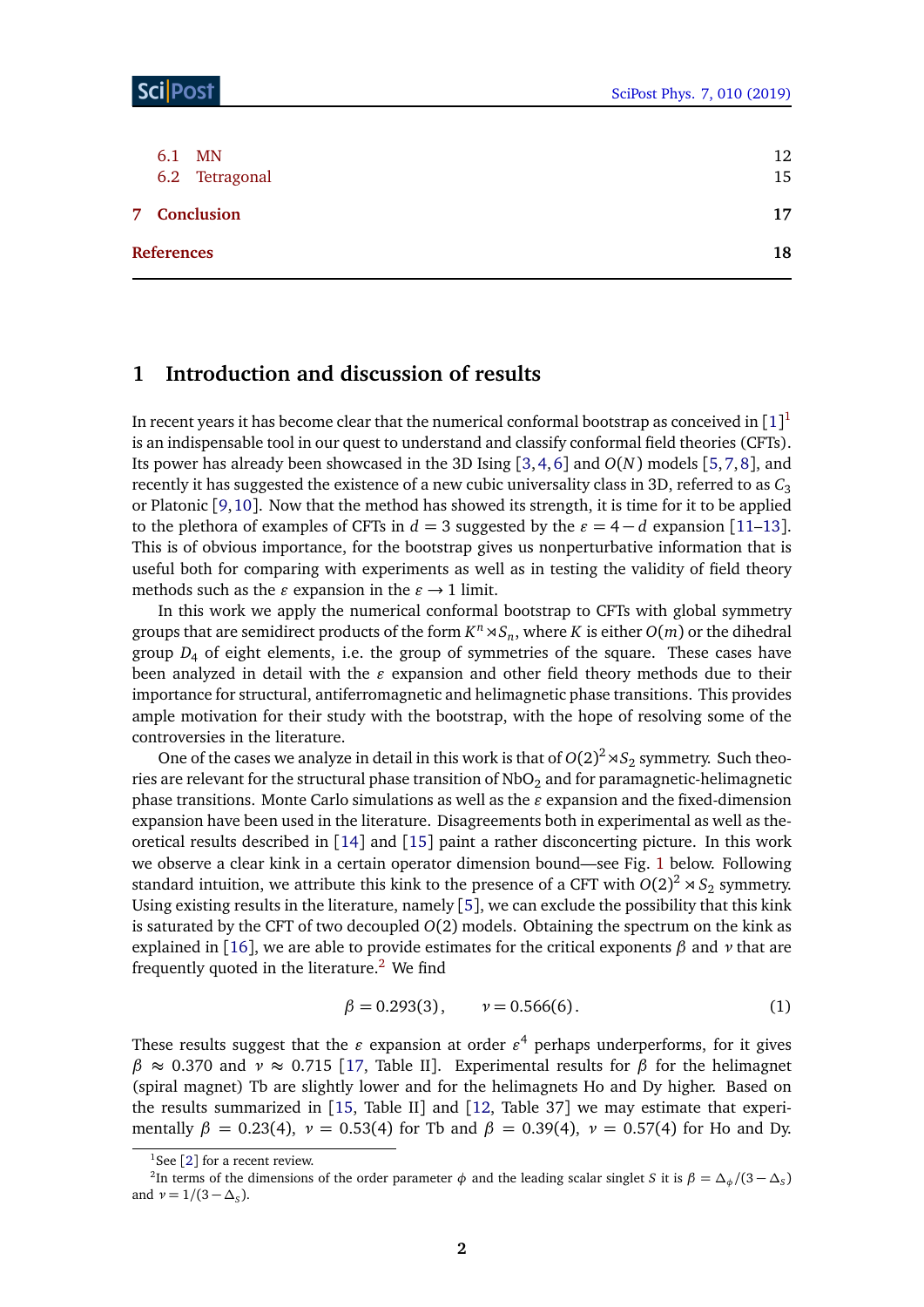Also, our result for  $\beta$  is below the value measured in the structural phase transition of NbO<sub>2</sub>,  $\beta =$  0.40 $^{+0.04}_{-0.07}$  [[18](#page-18-1)].

<span id="page-2-0"></span>Another case of interest is that of CFTs with  $O(2)^3 \rtimes S_3$  symmetry. Here we again find a kink—see Fig. [2](#page-12-0) below—and for the CFT that saturates it we obtain, with a spectrum analysis,

$$
\beta = 0.301(3), \qquad \nu = 0.581(6). \tag{2}
$$

Just like in the previous paragraph, we do not find good agreement with results of the  $\varepsilon$  expansion, where  $\beta \approx 0.363$  and  $\nu \approx 0.702$  [[17,](#page-18-0) Table II]. A CFT with  $O(2)^3 \rtimes S_3$  symmetry is supposed to describe the antiferromagnetic phase transition of Nd [[19](#page-18-2)[–23](#page-18-3)], but the experimental result for  $\beta$  in [[24](#page-18-4)], namely  $\beta = 0.36(2)$  $\beta = 0.36(2)$ , is incompatible with our  $\beta$  in (2).

In both the  $O(2)^2 \rtimes S_2$  and  $O(2)^3 \rtimes S_3$  cases we just discussed, we find that the stability of our theory, as measured by the scaling dimension of the next-to-leading scalar singlet, *S'*, is not in question. More specifically, in both cases the scaling dimension of *S'* is slightly below four, while marginality is of course at three. Therefore, the  $\varepsilon$  expansion appears to fail quite dramatically, for it predicts that *S'*, an operator quartic in  $\phi$ , has dimension slightly above three  $[17,$  $[17,$  Table I]. In fact, the purported closeness of the dimension of  $S'$  to three according to the  $\varepsilon$  expansion has contributed to controversies in the literature regarding the nature of the stable fixed point, with arguments that it may be that of decoupled *O*(2) models—see section [3](#page-6-0) below. The bootstrap shows that the fully-interacting  $O(2)^2 \rtimes S_2$  and  $O(2)^3 \rtimes S_3$  CFTs are stable.

It is not clear from our discussion so far that our bootstrap bounds are saturated by the CFT predicted by the  $\varepsilon$  expansion. This is almost certain, however, as we now explain. Our bootstrap results suggest that there is a well-defined large- $m$  expansion in  $O(m)^n \rtimes S_n$  theories. This was verified by the authors of [[13](#page-17-10)] for the fully interacting  $O(m)^n \rtimes S_n$  theory of the  $\varepsilon$ expansion—see v7 of [[13](#page-17-10)] on the [arXiv](https://arxiv.org/abs/1707.06165v6). The important point here is that since the large-*m* results of the  $\varepsilon$ -expansion theory reproduce the behavior we see in our bootstrap bounds, we conclude that the kinks we observe are indeed due to the theory predicted by the  $\varepsilon$  expansion.

As we alluded to above, experimental results for phase transitions in the helimagnets Ho and Dy as well as the structural phase transition of  $NbO<sub>2</sub>$  differ from those in the helimagnet Tb [[15](#page-17-12)]. Prompted by these disagreements, we have explored theories with  $O(2)^2 \rtimes S_2$  symmetry in a larger region of parameter space. The idea is that perhaps the helimagnet Tb is not in the same universality class as  $NbO<sub>2</sub>$  and the helimagnets Ho and Dy, although at criticality both these theories have  $O(2)^2 \rtimes S_2$  global symmetry. We find support for this suggestion due to a second kink in our bound and a second local minimum in the central charge—see Figs. [3](#page-12-1) and [5](#page-14-1) below. Although this kink is not as sharp as the one described above, a spectrum analysis yields

$$
\beta = 0.355(5), \qquad \nu = 0.576(8). \tag{3}
$$

<span id="page-2-1"></span>These numbers are in good agreement with experiments on paramagnetic-helimagnetic transitions in Ho and Dy,  $\beta = 0.39(4)$ ,  $\nu = 0.57(4)$  [[15,](#page-17-12) Table II], [[12,](#page-17-14) Table 37] and with the structural phase transition of NbO<sub>2</sub>, where  $\beta = 0.40^{+0.04}_{-0.07}$  [[18](#page-18-1)].

The critical exponent  $\beta$  in [2](#page-2-0) is not in good agreement with that measured for the anti-ferromagnetic phase transition of Nd in [[24](#page-18-4)]. Exploration of theories with  $O(2)^3 \rtimes S_3$  global symmetry in a larger part of the parameter space reveals a second kink and a second local minimum in the central charge, much like in the  $O(2)^2 \rtimes S_2$  case—see Figs. [4](#page-13-0) and [6](#page-14-2) below. At the second kink we find

<span id="page-2-2"></span>
$$
\beta = 0.394(5), \qquad \nu = 0.590(8), \tag{4}
$$

in good agreement with the measurement  $\beta = 0.36(2)$  of [[24](#page-18-4)].

The result of our analysis is that there exist two CFTs with  $O(2)^2 \rtimes S_2$  symmetry and two CFTs with  $O(2)^3 \rtimes S_3$  symmetry. In the  $O(2)^2 \rtimes S_2$  case, the first CFT, with critical exponents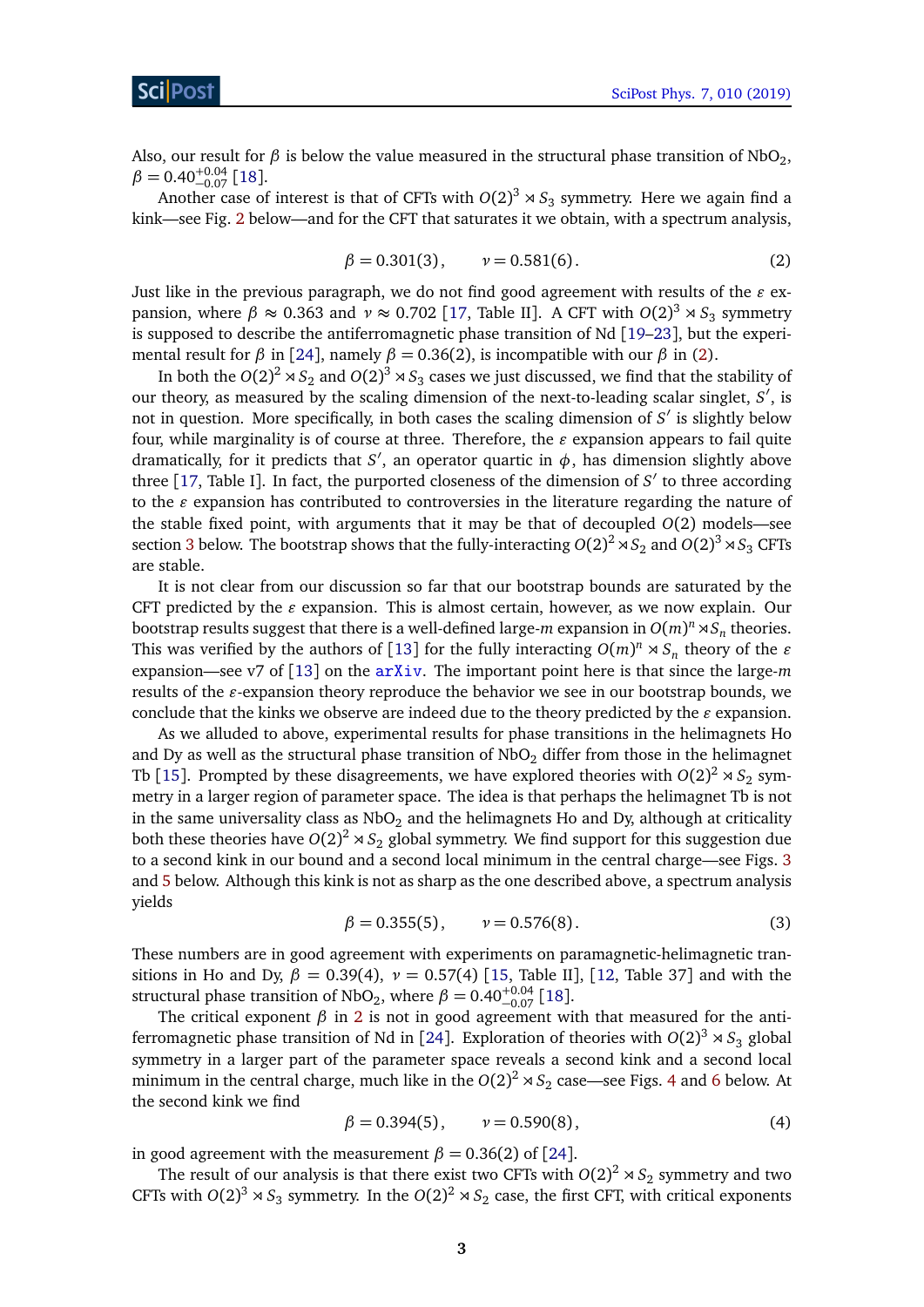given in [\(1\)](#page-1-3), is relevant for the helimagnet Tb. The second, with critical exponents given in [\(3\)](#page-2-1), is relevant for the structural phase transition of  $NbO<sub>2</sub>$  and the helimagnets Ho and Dy. In the case of  $O(2)^3$   $\!\times$   $S_3$  symmetry we only found experimental determination of the critical exponent  $β$  in Nd in the literature [[24](#page-18-4)]. It agrees very well with the exponent in [\(4\)](#page-2-2), computed for the CFT that saturates the second kink. We should mention here that all CFTs appear to have only one relevant scalar singlet, which in experiments would correspond to the temperature. The  $\varepsilon$  expansion finds only one CFT in each case, and does not appear to compute the critical exponents and the eigenvalues of the stability matrix with satisfactory accuracy.

Our conclusions do not agree with the suggestion of [[15,](#page-17-12) [25](#page-18-5)] that in these systems the phase transitions are of weakly first order. The reason for this is that we find kinks in our bootstrap bounds and we suggest that they arise due to the presence of second-order phase transitions. Note that our determinations of the correlation-length critical exponent *ν* are in remarkable agreement with experiments. In the cases of Tb and Nd mild tension exists between our results for the order-parameter critical exponent  $\beta$  and the corresponding experimental measurements.

For CFTs with symmetry  $D_4^{\ n} \rtimes \mathcal{S}_n$  we have not managed to obtain any bounds with features not previously found in the literature or not corresponding to a symmetry enhancement to  $O(2)^n \rtimes S_n$ . The *e* expansion does not find a fixed point with  $D_4^n \rtimes S_n$  symmetry. The lack of kinks in our plots combined with the lack of CFTs with such symmetry in the  $\varepsilon$  expansion suggests that they do not exist in  $d = 3$ . However, bootstrap studies of  $D_4^{\ n} \rtimes S_n$  CFTs in larger regions of parameter space are necessary before any final conclusions can be reached.

This paper is organized as follows. In the next section we describe in detail the relevant group theory associated with the global symmetry group  $O(m)^n \rtimes S_n$  and derive the associated crossing equation. In section [3](#page-6-0) we briefly mention results of the  $\varepsilon$  expansion for theories with  $O(m)^n \rtimes S_n$  symmetry and some of the physical systems such theories are expected to describe at criticality. In section [4](#page-7-0) we turn to the group theory of the global symmetry group  $D_4^{\{n\}} \rtimes S_n$ and we derive the crossing equation for this case. In section [5](#page-10-0) we mention some aspects of the application of the  $\varepsilon$  expansion to theories with  $D_4^n \rtimes S_n$  symmetry. Finally, we present our numerical results in section [6](#page-11-0) and conclude in section [7.](#page-16-0)

## <span id="page-3-0"></span>**2 MN symmetry**

Let us recall some basic facts about semidirect products. To have a well-defined semidirect product,  $G = N \rtimes H$ , with *N*, *H* subgroups of *G* with *H* proper and *N* normal, i.e. *H* ⊂ *G* and  $N \triangleleft G$ , we need to specify the action of *H* on the group of automorphisms of *N*. This action is defined by a map  $f : H \to Aut(N)$ ,  $f : h \to f(h) = f_h$ . The action of  $f_h$  on  $N$  is given by conjugation,  $f_h: N \to N$ ,  $f_h: n \to hnh^{-1}$ . (By definition  $hnh^{-1} \in N$  since  $N \triangleleft G$ .) With this definition,  $f$  is a homomorphism, i.e.  $f_{h_1}f_{h_2} = f_{h_1h_2}$ . One can show that, up to isomorphisms, *N*, *H* and *f* uniquely determine *G*. The multiplication of two elements  $(n, h)$  and  $(n', h')$  of *G* is given by

$$
(n,h)(n',h') = (nf_h(n'),hh'),
$$
\n(5)

the identity element is  $(e_N, e_H)$ , with  $e_N$  the identity element of *N* and  $e_H$  that of *H*, and the inverse of (*n*, *h*) is given by

$$
(n,h)^{-1} = (f_{h^{-1}}(n^{-1}), h^{-1}).
$$
\n(6)

Note that a direct product is a special case of a semidirect product where *f* is the trivial homomorphism, i.e. the homomorphism that sends every element of *H* to the identity automorphism of *N*.

In this work we analyze CFTs with global symmetry of the form  $K^n \rtimes S_n$ , where  $K^n$  denotes the direct product of *n* groups  $K$  and  $S_n$  the permutation group of *n* elements. In this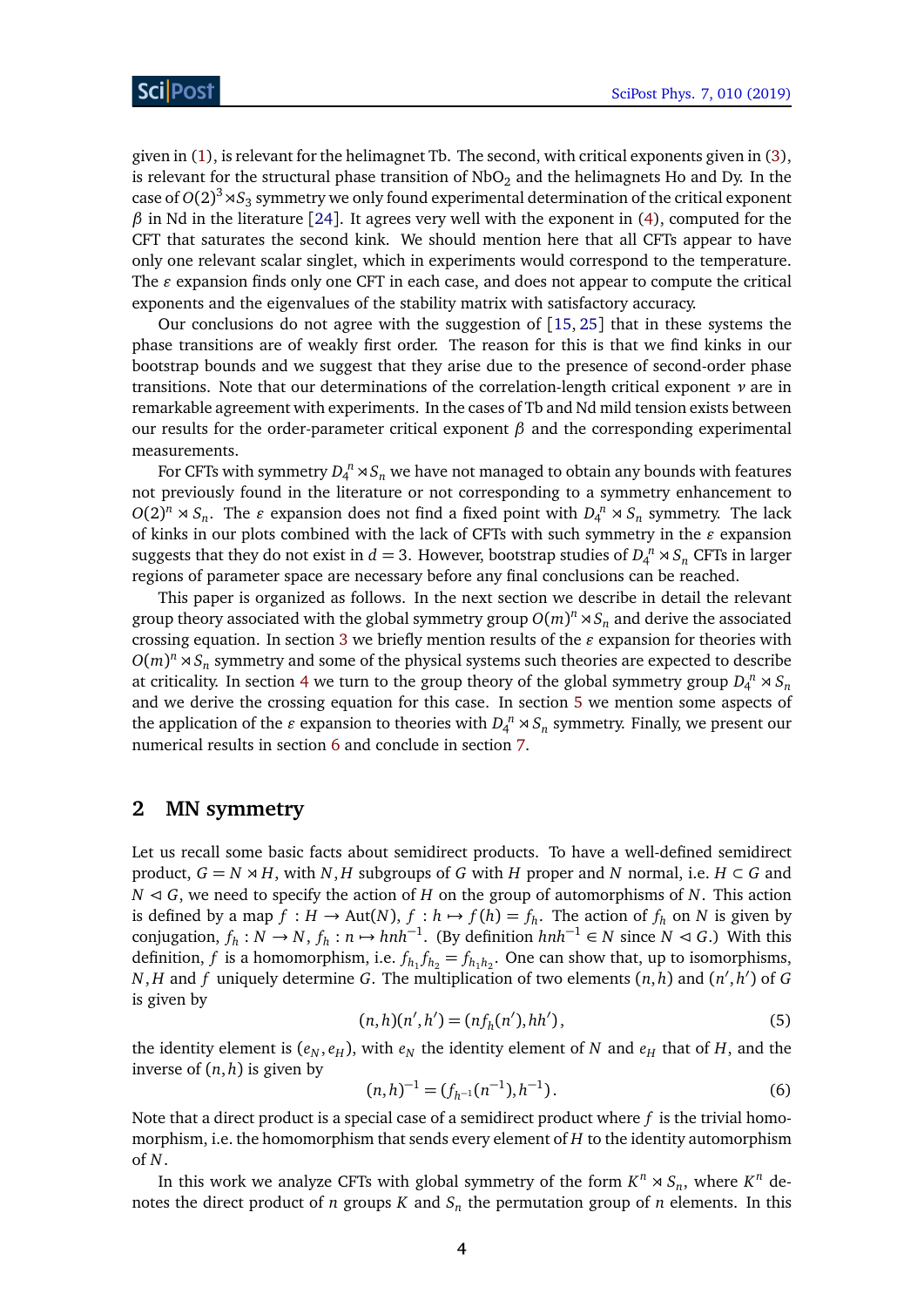case the action of the homomorphism  $f : S_n \to Aut(K^n)$  is to permute the *K*'s in  $K^n$ , i.e.  $f_{\sigma}$ :  $(k_1,...,k_n) \mapsto (k_{\sigma(1)},...,k_{\sigma(n)})$ , with  $\sigma$  an element of  $S_n$  and  $k_i$ ,  $i = 1,...,n$ , an element of the *i*-th *K* in  $K^{n,3}$  $K^{n,3}$  $K^{n,3}$ 

The first example we analyze is that of the *MNm*,*<sup>n</sup>* CFT. By this we refer to the CFT with global symmetry  $MN_{m,n} = O(m)^n \rtimes S_n$ . The vector representation is furnished by the operator  $\phi_i$ ,  $i = 1, \ldots, m$ *n*. The crucial group-theory problem is of course to decompose  $\langle \phi_i(x_1) \phi_j(x_2) \phi_k(x_3) \phi_l(x_4) \rangle$  into invariant subspaces in order to derive the set of crossing equations that constitutes the starting point for our numerical analysis. Invariant tensors help us in this task. As far as the OPE is concerned we have

$$
\phi_i \times \phi_j \sim \delta_{ij} S + X_{(ij)} + Y_{(ij)} + Z_{(ij)} + A_{[ij]} + B_{[ij]},
$$
\n(7)

where *S* is the singlet, *X*, *Y*, *Z* are traceless-symmetric and *A*, *B* antisymmetric.

If one thinks of the symmetry breaking  $O(mn) \to MN_{m,n}$ , then the irreducible representations (irreps) *X*, *Y*, *Z* stem from the traceless-symmetric irrep of *O*(*mn*), while *A*, *B* stem from the antisymmetric irrep of *O*(*mn*). The way to figure out the explicit way the *O*(*mn*) representations decompose under the action of the *MNm*,*<sup>n</sup>* group is by constructing the appropriate projectors. The first step to doing that is to construct the invariant tensors of the group under study. This way of thinking, in terms of invariant theory, was recently applied to the  $\varepsilon$ expansion in [[13](#page-17-10)], and it turns out to be very useful when thinking about the problem from the bootstrap point of view.

#### <span id="page-4-0"></span>**2.1 Invariant tensors and projectors**

For the *MNm*,*<sup>n</sup>* CFT there are two four-index primitive invariant tensors [[13](#page-17-10)]. They can be defined as follows:

$$
\gamma_{ijkl}\,\phi_i\phi_j\phi_k\phi_l = (\phi_1^2 + \dots + \phi_m^2)^2 + (\phi_{m+1}^2 + \dots + \phi_{2m}^2)^2 + \dots + (\phi_{m(n-1)+1}^2 + \dots + \phi_{mn}^2)^2, \text{ (8a)}
$$

<span id="page-4-4"></span>
$$
\omega_{ijkl}\,\phi_i\phi_j\phi'_k\phi'_l = (\phi_1\phi'_2 - \phi_2\phi'_1)^2 + (\phi_3\phi'_4 - \phi_4\phi'_3)^2 + \dots + (\phi_{mn-1}\phi'_{mn} - \phi_{mn}\phi'_{mn-1})^2. \tag{8b}
$$

The tensor *γ* is fully symmetric, while the tensor *ω* satisfies

$$
\omega_{ijkl} = \omega_{jikl}, \qquad \omega_{ijkl} = \omega_{klij}, \qquad \omega_{ijkl} + \omega_{ikjl} + \omega_{iljk} = 0. \tag{9}
$$

A non-primitive invariant tensor with four indices is defined by

<span id="page-4-5"></span><span id="page-4-2"></span>
$$
\xi_{ijkl}\phi_i\phi_j\phi_k\phi_l = (\phi_1^2 + \phi_2^2 + \dots + \phi_{mn}^2)^2, \qquad (10)
$$

which respects *O*(*mn*) symmetry. One can verify that (repeated indices are always assumed to be summed over their allowed values)

<span id="page-4-3"></span>
$$
\gamma_{iijk} = \frac{1}{3}(m+2)\delta_{jk}, \qquad \omega_{iijk} = (m-1)\delta_{jk}, \qquad (11)
$$

and

$$
\gamma_{ijmn}\gamma_{klmn} = \frac{1}{9}(m+8)\gamma_{ijkl} + \frac{2}{27}(m+2)\omega_{ijkl}, \n\gamma_{ijmn}\omega_{klmn} = \frac{1}{3}(m-1)\gamma_{ijkl} + \frac{2}{9}(m+2)\omega_{ijkl}, \n\omega_{ijmn}\omega_{klmn} = (m-1)\gamma_{ijkl} + \frac{1}{3}(2m-5)\omega_{ijkl}, \n\omega_{imjn}\omega_{kmln} = \frac{1}{4}(m-1)\gamma_{ijkl} + \frac{1}{6}(m+2)\omega_{ijkl} + \frac{3}{2}\omega_{ikjl}.
$$
\n(12)

<span id="page-4-1"></span> $^3$ This type of semidirect product is an example of a wreath product, for which the standard notation is *K*  $\wr$  *S*<sub>*n*</sub>.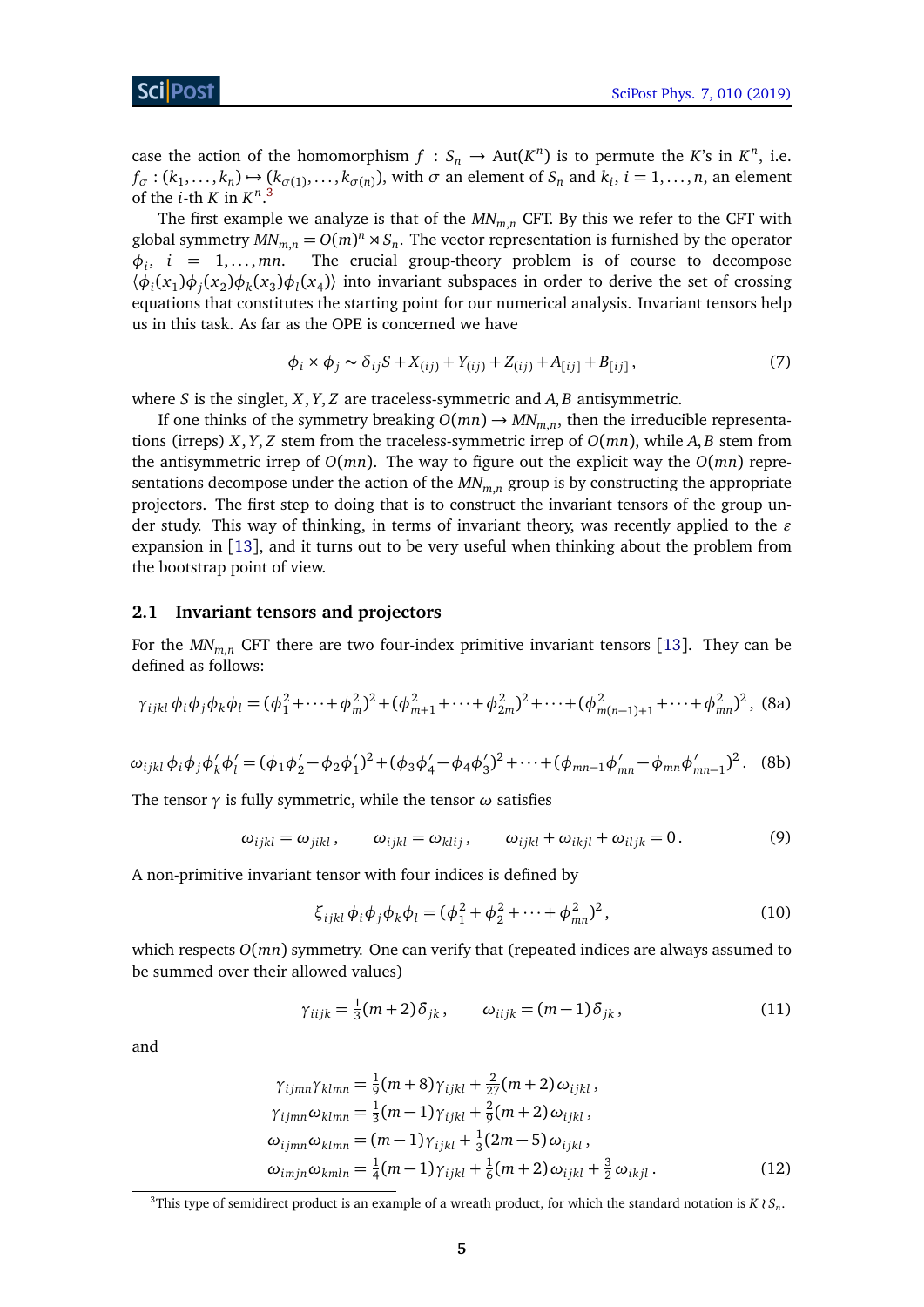### Sci Post

With the help of [\(11\)](#page-4-2) and [\(12\)](#page-4-3) it can be shown that the tensors

<span id="page-5-0"></span>
$$
P_{ijkl}^S = \frac{1}{mn} \delta_{ij} \delta_{kl} , \qquad (13a)
$$

$$
P_{ijkl}^X = \frac{1}{m} \gamma_{ijkl} + \frac{2}{3m} \omega_{ijkl} - \frac{1}{mn} \delta_{ij} \delta_{kl},
$$
 (13b)

$$
P_{ijkl}^{Y} = (1 - \frac{1}{m})\gamma_{ijkl} - \frac{1}{3}(1 + \frac{2}{m})\omega_{ijkl},
$$
\n(13c)

$$
P_{ijkl}^Z = -\gamma_{ijkl} + \frac{1}{3}\omega_{ijkl} + \frac{1}{2}(\delta_{ik}\delta_{jl} + \delta_{il}\delta_{jk}),
$$
 (13d)

$$
P_{ijkl}^A = \frac{1}{3}(\omega_{ijkl} + 2\omega_{ikjl}),
$$
\n(13e)

$$
P_{ijkl}^B = -\frac{1}{3}(\omega_{ijkl} + 2\omega_{ikjl}) + \frac{1}{2}(\delta_{ik}\delta_{jl} - \delta_{il}\delta_{jk}),
$$
\n(13f)

satisfy

$$
P_{ijmn}^I P_{mnkl}^J = P_{ijkl}^I \delta^{IJ} , \qquad \sum_I P_{ijkl}^I = \delta_{ik} \delta_{jl} , \qquad P_{ijkl}^I \delta_{ik} \delta_{jl} = d_r^I , \qquad (14)
$$

where  $d_r^I$  is the dimension of the representation indexed by *I*, with

$$
\{d_r^S, d_r^X, d_r^Y, d_r^Z, d_r^A, d_r^B\} = \{1, n-1, \frac{1}{2}(m-1)(m+2)n, \frac{1}{2}m^2n(n-1), \frac{1}{2}mn(m-1), \frac{1}{2}m^2n(n-1)\}.
$$
\n(15)

The dimensions  $d_r^X$ ,  $d_r^Y$ ,  $d_r^Z$  are as expected from the results of [[13,](#page-17-10) Eq. (5.98)].

Knowledge of the projectors [\(13a](#page-5-0)–f) allows the derivation of the corresponding crossing equation in the usual way. The four-point function can be expressed in a conformal block decomposition in the  $12 \rightarrow 34$  channel as

$$
\langle \phi_i(x_1)\phi_j(x_2)\phi_k(x_3)\phi_l(x_4)\rangle = \frac{1}{(x_{12}^2 x_{34}^2)^{\Delta_{\phi}}} \sum_{I} \sum_{\mathcal{O}_I} \lambda_{\mathcal{O}_I}^2 P_{ijkl}^I g_{\Delta_I, \ell_I}(u, v), \tag{16}
$$

where the sum over *I* runs over the representations  $S, X, Y, Z, A, B, x_{ij} = x_i - x_j, \lambda_{\mathcal{O}_I}^2$  are squared OPE coefficients and  $g_{\Delta_l, \ell_l}(u, v)$  are conformal blocks<sup>[4](#page-5-1)</sup> that are functions of the conformally-invariant cross ratios

$$
u = \frac{x_{12}^2 x_{34}^2}{x_{13}^2 x_{24}^2}, \qquad v = \frac{x_{14}^2 x_{23}^2}{x_{13}^2 x_{24}^2}.
$$
 (17)

The crossing equation can now be derived. With

$$
F_{\Delta,\ell}^{\pm}(u,v) = v^{\Delta_{\phi}} g_{\Delta,\ell}(u,v) \pm u^{\Delta_{\phi}} g_{\Delta,\ell}(v,u), \qquad (18)
$$

<span id="page-5-1"></span><sup>&</sup>lt;sup>4</sup>We define conformal blocks using the conventions of  $[26]$  $[26]$  $[26]$ .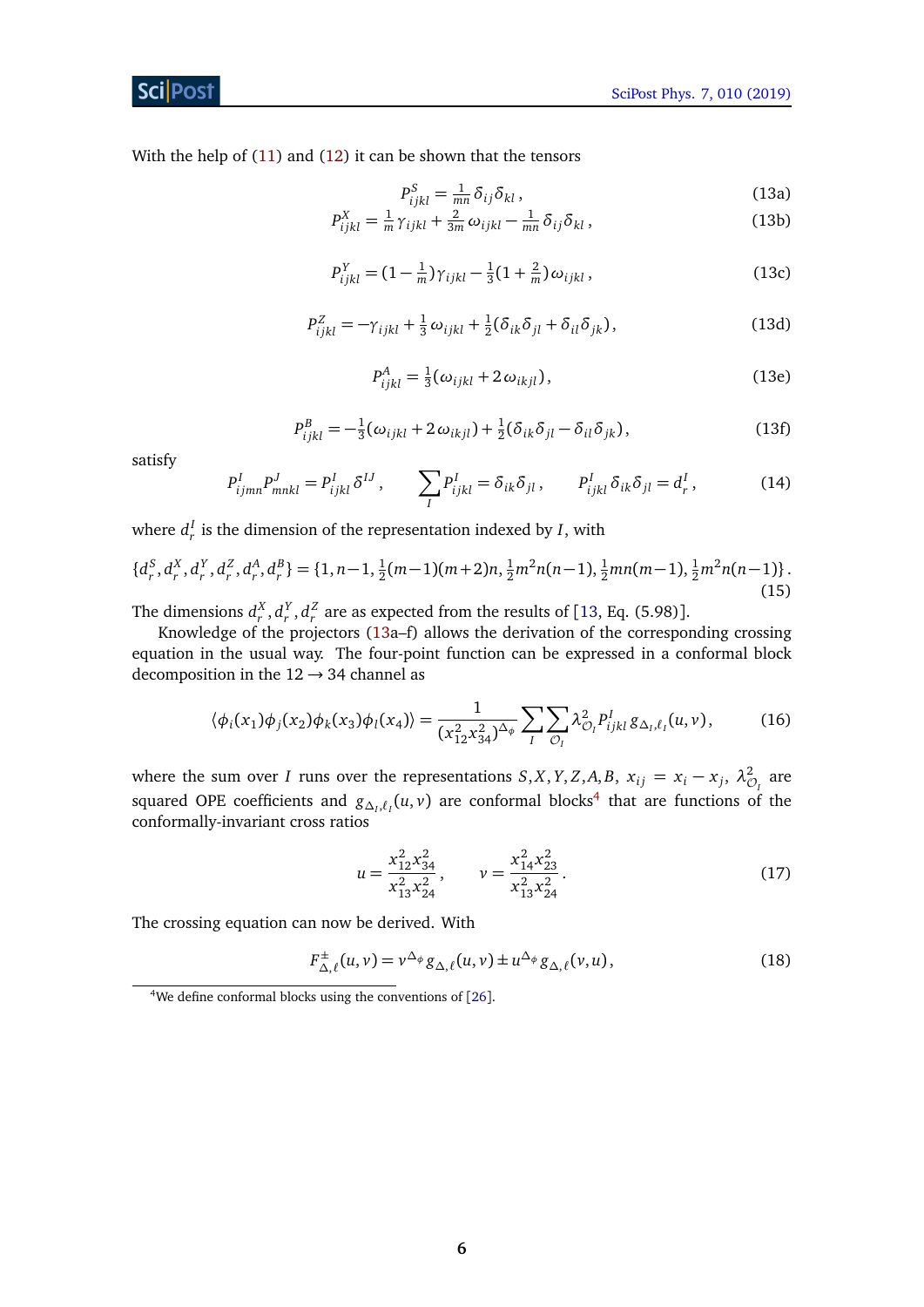we find $5$ 

$$
\sum_{S^{+}} \lambda_{\mathcal{O}}^{2} \begin{pmatrix} F_{\Delta,\ell}^{-} \\ 0 \\ 0 \\ F_{\Delta,\ell}^{+} \\ 0 \end{pmatrix} + \sum_{X^{+}} \lambda_{\mathcal{O}}^{2} \begin{pmatrix} -F_{\Delta,\ell}^{-} \\ F_{\Delta,\ell}^{-} \\ 0 \\ -F_{\Delta,\ell}^{+} \\ F_{\Delta,\ell}^{+} \end{pmatrix} + \sum_{\gamma^{+}} \lambda_{\mathcal{O}}^{2} \begin{pmatrix} 0 \\ \frac{m-1}{n}F_{\Delta,\ell}^{-} \\ 0 \\ 0 \\ -\frac{m+2}{2n}F_{\Delta,\ell}^{+} \\ -\frac{m+2}{2n}F_{\Delta,\ell}^{+} \end{pmatrix} + \sum_{\gamma^{+}} \lambda_{\mathcal{O}}^{2} \begin{pmatrix} 0 \\ 0 \\ F_{\Delta,\ell}^{-} \\ -\frac{1}{2}F_{\Delta,\ell}^{+} \\ \frac{1}{2n}F_{\Delta,\ell}^{+} \\ 0 \\ 0 \end{pmatrix} + \sum_{A^{-}} \lambda_{\mathcal{O}}^{2} \begin{pmatrix} 0 \\ 0 \\ \frac{1}{n}F_{\Delta,\ell}^{-} \\ 0 \\ 0 \\ \frac{1}{2n}F_{\Delta,\ell}^{+} \\ F_{\Delta,\ell}^{-} \end{pmatrix} + \sum_{B^{-}} \lambda_{\mathcal{O}}^{2} \begin{pmatrix} -F_{\Delta,\ell}^{-} \\ \frac{1}{n}F_{\Delta,\ell}^{-} \\ 0 \\ \frac{1}{2}F_{\Delta,\ell}^{+} \\ -\frac{1}{2n}F_{\Delta,\ell}^{+} \end{pmatrix} = \begin{pmatrix} 0 \\ 0 \\ 0 \\ 0 \\ 0 \end{pmatrix}.
$$
\n(19)

The signs that appear as superscripts in the various irrep symbols indicate the spins of the operators we sum over in the corresponding term: even when positive and odd when negative.

# <span id="page-6-0"></span>**3 MN anisotropy**

The  $MN_{m,n}$  fixed points were first studied in [[17,](#page-18-0) [27](#page-18-7)[–30](#page-18-8)] and more recently in [[13,](#page-17-10) [31](#page-18-9)]. The relevant Lagrangian is<sup>[6](#page-6-2)</sup>

<span id="page-6-5"></span><span id="page-6-3"></span>
$$
\mathcal{L} = \frac{1}{2} \partial_{\mu} \phi_i \partial^{\mu} \phi_i + \frac{1}{8} (\lambda \xi_{ijkl} + \frac{1}{3} g \gamma_{ijkl}) \phi_i \phi_j \phi_k \phi_l.
$$
 (20)

In the  $\varepsilon$  expansion below  $d = 4$  [\(20\)](#page-6-3) has four inequivalent fixed points. They are

- 1. Gaussian  $(\lambda = g = 0)$ ,
- 2.  $O(mn)$  ( $\lambda > 0, g = 0$ )
- 3. *n* decoupled  $O(m)$  models  $(\lambda = 0, g > 0)$ ,
- 4. *n* coupled  $O(m)$  models with symmetry  $MN_{m,n} = O(m)^n \rtimes S_n$  ( $\lambda \neq 0$ ,  $g > 0$ ).<sup>[7](#page-6-4)</sup>

These fixed points are known to be physically relevant for  $m = 2$  and  $n = 2, 3$ . As already mentioned in the introduction, the *MN*<sub>2.2</sub> fixed point has been argued to describe the structural phase transition of NbO $_2$  (niobium dioxide) and paramagnetic-helimagnetic transitions in the rare-earth metals Ho (holmium), Dy (dysprosium) and Tb (terbium). The  $MN_{2,3}$  fixed point is relevant for the antiferromagnetic phase transitions in  $\mathrm{K_2IrCl_6}$  (potassium hexachloroiridate), Tb $D_2$  (terbium dideuteride) and Nd (neodymium) [[19–](#page-18-2)[23](#page-18-3)].

In the  $\varepsilon$  expansion the  $M\!N_{2,2}$  CFT is equivalent to a theory with  $O(2)^2/\mathbb{Z}_2$  symmetry [[12,](#page-17-14) [13,](#page-17-10) [31](#page-18-9)]. Lagrangians with  $O(2)^2/\mathbb{Z}_2$  symmetry have fixed points with collinear (also referred to as sinusoidal) or noncollinear (also referred to as chiral) order [[12,](#page-17-14) [14](#page-17-11)]. The equivalence of the  $MN_{2,2}$  and  $O(2)^2/\mathbb{Z}_2$  CFTs in the  $\varepsilon$  expansion happens in the collinear region, and so

<span id="page-6-1"></span><sup>&</sup>lt;sup>5</sup>In [\(19\)](#page-6-5) we omit, for brevity, to label the  $F_{\Delta,\ell}$ 's and  $\lambda_C^2$ 's with the appropriate index *I*. The appropriate labeling, however, is obvious from the overall sum in each term.

<span id="page-6-4"></span><span id="page-6-2"></span><sup>&</sup>lt;sup>6</sup>Compared to couplings  $λ$ , *g* of [[13,](#page-17-10) Sec. 5.2.2] we have  $λ^{\text{here}} = λ^{\text{there}} - \frac{m+2}{3(mn+2)} g^{\text{there}}$  and  $g^{\text{here}} = g^{\text{there}}$ .

 $^7$ Although the theory of *n* decoupled  $O(m)$  models in item 3 on the list also has symmetry  $M\!N_{m,n}$ , we will never characterize it that way; we will reserve that characterization for the fully-interacting case in 4.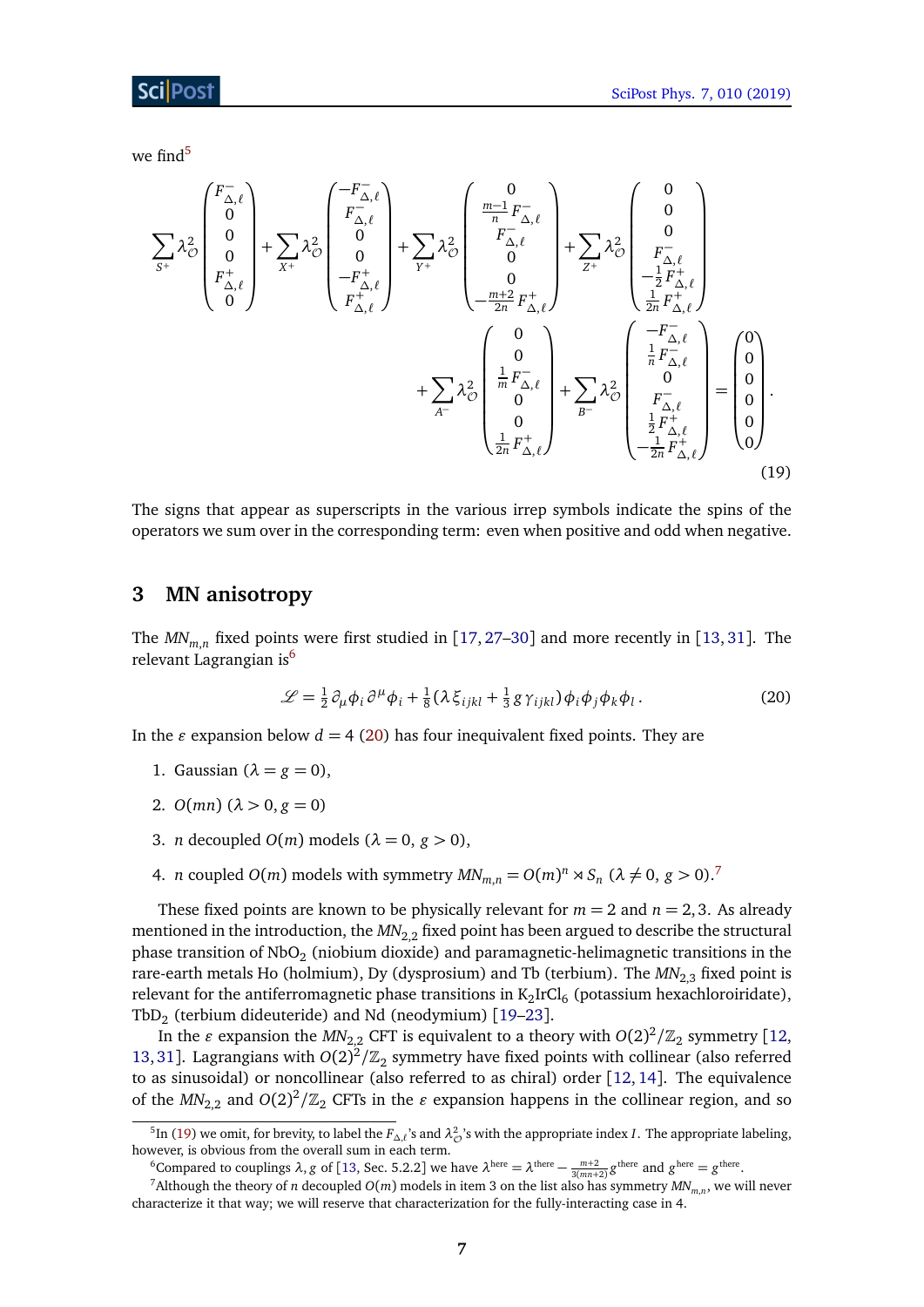our results in this work do not apply to stacked triangular antiferromagnets, whose phase transitions are described by  $O(2)^2/\mathbb{Z}_2$  CFTs in the noncollinear region. Our results, however, could be of relevance to magnets with sinusoidal spin structures [[14](#page-17-11)].

The stability of the  $MN_{m,n}$  fixed point for  $m = 2$  and  $n = 2, 3$  has been supported by higherloop  $\varepsilon$  expansion calculations [[17,](#page-18-0)[29,](#page-18-10)[30](#page-18-8)]. However, there exist higher-loop calculations based on the fixed-dimension expansion—see [[12](#page-17-14)] and references therein—indicating that the stable fixed point is actually that of *n* decoupled *O*(2) models. As mentioned in the introduction, our numerical results indicate that the  $MN_{2,2}$  and  $MN_{2,3}$  theories are both stable.

# <span id="page-7-0"></span>**4 Tetragonal symmetry**

The tetragonal CFT [[12,](#page-17-14) [13](#page-17-10)] has global symmetry  $R_n = D_4^n \rtimes S_n$ , where  $D_4$  is the eightelement dihedral group. For  $n = 0$   $R_0 = \{e\}$ , where *e* is the identity element, and for  $n = 1$  $R_1 = D_4$ . The order of  $R_n$  is ord $(R_n) = 8^n n!$ . Note that  $R_n$  is a subgroup of the hypercubic group  $C_N = \mathbb{Z}_2^N \rtimes S_N$ ,  $N = 2n$ , whose order is  $\text{ord}(C_N) = 2^N N!$ . It is easy to see that ord( $C_N$ )/ ord( $R_n$ ) = (2*n* − 1)!!, which is an integer for any integer *n* ≥ 0.

The number of irreps of the group  $R_n$  for  $n = 0, 1, 2, 3, 4, 5, \ldots$  is  $1, 5, 20, 65, 190, 506, \ldots$ , respectively.<sup>[8](#page-7-2)</sup> Among the irreps of  $R_n$  one always finds a 2*n*-dimensional one; we will refer to this as the vector representation  $\phi_i, i = 1, \ldots, 2n$ .

In this work we analyze bootstrap constraints on the four-point function of the vector operator  $\phi_i$ . A standard construction of the character table shows that the group  $R_2$  has eight one-dimensional, six two-dimensional and six four-dimensional irreps.<sup>[9](#page-7-3)</sup> In this case we may write<sup>[10](#page-7-4)</sup>

<span id="page-7-7"></span>
$$
\stackrel{4}{\phi_i} \times \stackrel{4}{\phi_j} \sim \delta_{ij} \stackrel{1}{S} + \stackrel{2}{W}_{(ij)} + \stackrel{1}{X}_{(ij)} + \stackrel{2}{Y}_{(ij)} + \stackrel{4}{Z}_{(ij)} + \stackrel{2}{A}_{[ij]} + \stackrel{4}{B}_{[ij]},
$$
\n(21)

where *S* is the singlet. The dimensions of the various irreps are given by the number over their symbol. *W*, *X*, *Y*, *Z* are two-index symmetric and traceless, while *A*, *B* are two-index antisymmetric.

#### <span id="page-7-1"></span>**4.1 Invariant tensors**

In the tetragonal case there are three primitive invariant tensors with four indices, defined by

<span id="page-7-5"></span>
$$
\delta_{ijkl} \phi_i \phi_j \phi_k \phi_l = \phi_1^4 + \phi_2^4 + \dots + \phi_{2n}^4, \qquad (22a)
$$

$$
\zeta_{ijkl}\phi_i\phi_j\phi_k\phi_l = 2(\phi_1^2\phi_2^2 + \phi_3^2\phi_4^2 + \dots + \phi_{2n-1}^2\phi_{2n}^2),
$$
\n(22b)

$$
\omega_{ijkl}\phi_i\phi_j\phi'_k\phi'_l = (\phi_1\phi'_2 - \phi_2\phi'_1)^2 + (\phi_3\phi'_4 - \phi_4\phi'_3)^2 + \dots + (\phi_{2n-1}\phi'_{2n} - \phi_{2n}\phi'_{2n-1})^2.
$$
\n(22c)

The tensors *δ*, *ζ* are fully symmetric, while the tensor  $ω$  is the same as that in [\(8b\)](#page-4-4) for  $m = 2$ . It can be verified that these satisfy

<span id="page-7-6"></span>
$$
\delta_{iijk} = 3\zeta_{iijk} = \omega_{iijk} = \delta_{jk},\qquad(23)
$$

<span id="page-7-2"></span> ${}^{8}$ These numbers have been obtained with the use of the freely available software [GAP](https://www.gap-system.org) [[32](#page-18-11)].

<span id="page-7-3"></span><sup>9</sup>Character tables for a wide range of finite groups can be easily generated using [GAP](https://www.gap-system.org) [[32](#page-18-11)].

<span id="page-7-4"></span><sup>&</sup>lt;sup>10</sup>Of course these  $S$ ,  $X$ ,  $Y$ ,  $Z$ ,  $A$ ,  $B$  have nothing to do with the ones of section [\(2\)](#page-3-0).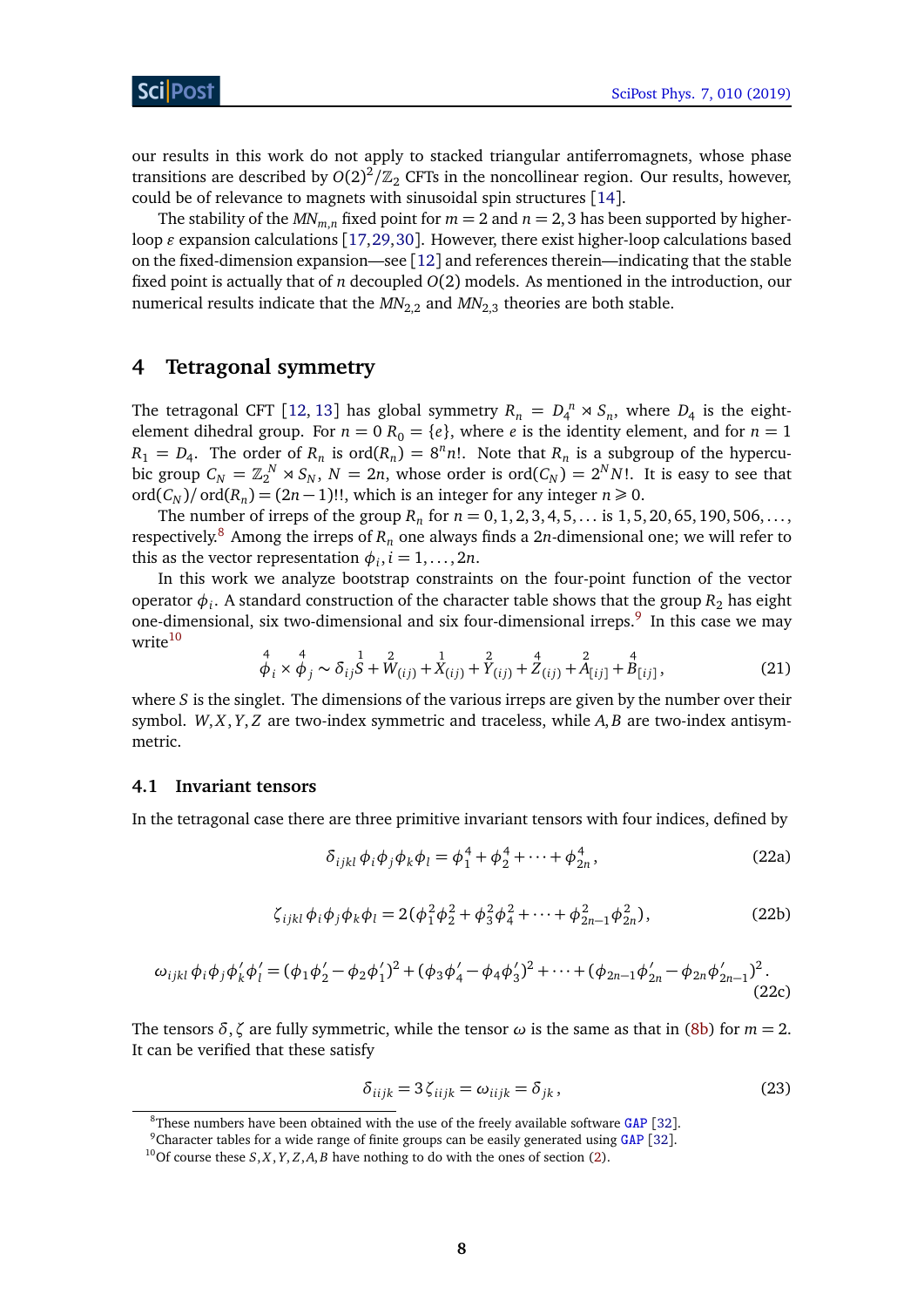and

<span id="page-8-3"></span>
$$
\delta_{ijmn}\delta_{klmn} = \delta_{ijkl},
$$
\n
$$
\delta_{ijmn}\zeta_{klmn} = \frac{1}{3}\zeta_{ijkl} + \frac{2}{9}\omega_{ijkl},
$$
\n
$$
\delta_{ijmn}\omega_{klmn} = \zeta_{ijkl} + \frac{2}{3}\omega_{ijkl},
$$
\n
$$
\zeta_{ijmn}\zeta_{klmn} = \frac{1}{9}\delta_{ijkl} + \frac{4}{9}\zeta_{ijkl} - \frac{4}{27}\omega_{ijkl},
$$
\n
$$
\zeta_{ijmn}\omega_{klmn} = \frac{1}{3}\delta_{ijkl} - \frac{2}{3}\zeta_{ijkl} + \frac{2}{9}\omega_{ijkl},
$$
\n
$$
\omega_{ijmn}\omega_{klmn} = \delta_{ijkl} + \zeta_{ijkl} - \frac{1}{3}\omega_{ijkl},
$$
\n
$$
\omega_{imjn}\omega_{kmln} = \frac{1}{4}\delta_{ijkl} + \frac{1}{4}\zeta_{ijkl} + \frac{2}{3}\omega_{ijkl} + \frac{3}{2}\omega_{ikjl}.
$$
\n(24)

These relations are valid for any  $n \geq 2$ .

To verify that there are only three invariant polynomials of *R<sup>n</sup>* made out of the components of the vector  $\phi_i$ , we have computed the Molien series for  $n = 2, 3, 4$ .<sup>[11](#page-8-1)</sup> To do this, we think of  $R_n$  as represented by  $2n \times 2n$  matrices acting on the  $2n$ -component vector  $\phi_i^T$ . Using those matrices, which represent the group elements  $g_i \in G$  as  $\rho(g_i)$ ,  $i = 1, \ldots, \text{ord}(G)$ , we can then explicitly compute the Molien series. The Molien formula is

<span id="page-8-2"></span>
$$
M(t) = \frac{1}{\text{ord}(G)} \sum_{i=1}^{\text{ord}(G)} \frac{1}{\det(1 - t \rho(g_i))},
$$
(25)

where  $\mathbb 1$  is the identity matrix of appropriate size. It is obvious that the summands in [\(25\)](#page-8-2) only depend on the conjugacy class, so the sum can be taken to be over conjugacy classes with the appropriate weights. For  $n = 2, 3, 4$  [\(25\)](#page-8-2) gives, respectively,

$$
M_2(t) = \frac{t^4 - t^2 + 1}{(t^4 + 1)^2(t^2 + 1)^2(t^2 - 1)^4},
$$
  
\n
$$
M_3(t) = \frac{t^{16} - t^{14} + t^{12} + t^8 + t^4 - t^2 + 1}{(t^4 + t^2 + 1)^2(t^4 - t^2 + 1)^2(t^4 + 1)(t^2 + 1)^3(t^2 - 1)^6},
$$
  
\n
$$
M_4(t) = \frac{(t^{20} - t^{18} + t^{14} + t^{12} - t^{10} + t^8 + t^6 - t^2 + 1)(t^8 - t^6 + t^4 - t^2 + 1)}{(t^8 + 1)(t^4 - t^2 + 1)(t^4 + 1)^2(t^2 + t + 1)^2(t^2 - t + 1)^2(t^2 + 1)^4(t^2 - 1)^8},
$$
\n(26)

whose series expansions are

$$
M_2(t) = 1 + t^2 + 3t^4 + 4t^6 + 8t^8 + O(t^{10}),
$$
  
\n
$$
M_3(t) = 1 + t^2 + 3t^4 + 5t^6 + 10t^8 + O(t^{10}),
$$
  
\n
$$
M_4(t) = 1 + t^2 + 3t^4 + 5t^6 + 11t^8 + O(t^{10}).
$$
\n(27)

Thus, we see that we have one quadratic and three quartic invariants. The latter are generated by *δi jkl*, *ζi jkl* and *ξi jkl*, and their form is given in [\(22a](#page-7-5),b) and [\(10\)](#page-4-5) with *m* = 2. The unique quadratic invariant is obviously generated by  $\delta_{ij}$  and it is given by  $\phi^2 = \phi_1^2 + \phi_2^2 + \cdots + \phi_{2n}^2$ .

#### <span id="page-8-0"></span>**4.2 Projectors and crossing equation**

If we now define

$$
\widehat{P}_{ijkl}^S = \frac{1}{2n} \delta_{ij} \delta_{kl} , \qquad (28a)
$$

<span id="page-8-4"></span>
$$
\widehat{P}_{ijkl}^W = \frac{1}{2} (\delta_{ijkl} - \zeta_{ijkl}) - \frac{1}{3} \omega_{ijkl},
$$
\n(28b)

<span id="page-8-1"></span><sup>&</sup>lt;sup>11</sup>For  $n = 3$ , 4 the computation of the Molien series was performed with [GAP](https://www.gap-system.org) [[32](#page-18-11)].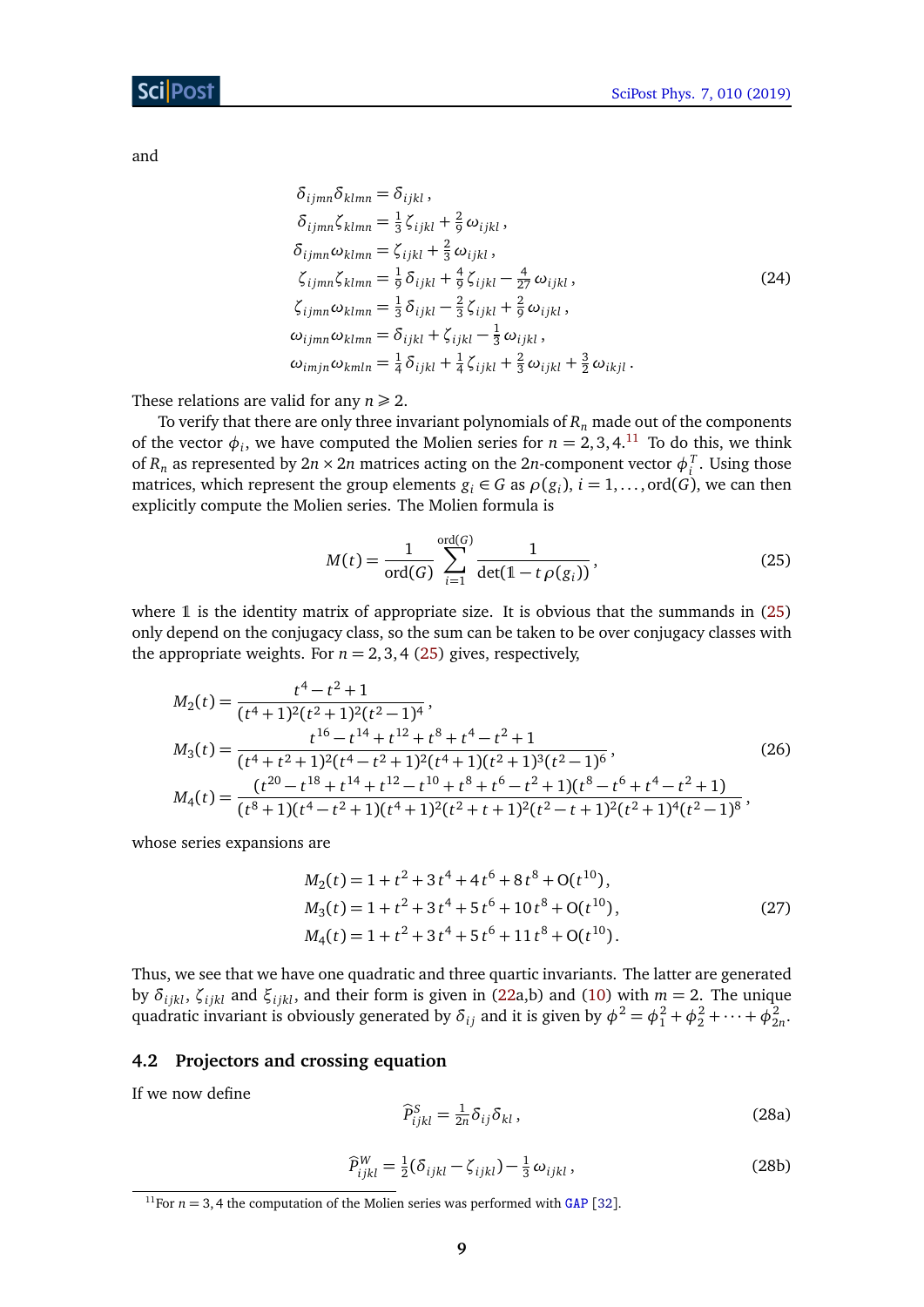$$
\widehat{P}_{ijkl}^X = \frac{1}{2} (\delta_{ijkl} + \zeta_{ijkl}) + \frac{1}{3} \omega_{ijkl} - \frac{1}{2n} \delta_{ij} \delta_{kl},
$$
\n(28c)

$$
\widehat{P}_{ijkl}^Y = \zeta_{ijkl} - \frac{1}{3} \omega_{ijkl},\tag{28d}
$$

$$
\widehat{P}_{ijkl}^Z = -\delta_{ijkl} - \zeta_{ijkl} + \frac{1}{3}\omega_{ijkl} + \frac{1}{2}(\delta_{ik}\delta_{jl} + \delta_{il}\delta_{jk}),
$$
\n(28e)

$$
\widehat{P}_{ijkl}^A = \frac{1}{3} (\omega_{ijkl} + 2 \omega_{ikjl}), \qquad (28f)
$$

$$
\widehat{P}_{ijkl}^B = -\frac{1}{3}(\omega_{ijkl} + 2\omega_{ikjl}) + \frac{1}{2}(\delta_{ik}\delta_{jl} - \delta_{il}\delta_{jk}),
$$
\n(28g)

we may verify, using [\(23\)](#page-7-6) and [\(24\)](#page-8-3), the projector relations

$$
\widehat{P}_{ijmn}^I \widehat{P}_{mnkl}^J = \widehat{P}_{ijkl}^I \delta^{IJ}, \qquad \sum_I \widehat{P}_{ijkl}^I = \delta_{ik} \delta_{jl}, \qquad \widehat{P}_{ijkl}^I \delta_{ik} \delta_{jl} = \widehat{d}_r^I,
$$
\n(29)

where  $\hat{d}^I_r$  is the dimension of the representation indexed by *I*, with

$$
\{\hat{d}_r^S, \hat{d}_r^W, \hat{d}_r^X, \hat{d}_r^Y, \hat{d}_r^Z, \hat{d}_r^A, \hat{d}_r^B\} = \{1, n, n-1, n, 2n(n-1), n, 2n(n-1)\}.
$$
 (30)

The generalization of [\(21\)](#page-7-7), valid for any  $n \ge 2$ , is

$$
\begin{array}{ll}\n\frac{2n}{\phi_i} \times \frac{2n}{\phi_j} \sim \delta_{ij} \frac{1}{S} + W_{(ij)} + X_{(ij)} + Y_{(ij)} + Z_{(ij)} + A_{[ij]} + A_{[ij]} + B_{[ij]}.\n\end{array} \tag{31}
$$

The projectors [\(28a](#page-8-4)–g) allow us to express the four-point function of interest in a conformal block decomposition in the  $12 \rightarrow 34$  channel:

<span id="page-9-1"></span>
$$
\langle \phi_i(x_1) \phi_j(x_2) \phi_k(x_3) \phi_l(x_4) \rangle = \frac{1}{(x_{12}^2 x_{34}^2)^{\Delta_{\phi}}} \sum_{I} \sum_{\mathcal{O}_I} \lambda_{\mathcal{O}_I}^2 \widehat{P}_{ijkl}^I g_{\Delta_I, \ell_I}(u, v), \tag{32}
$$

where the sum over *I* runs over the representations *S*,*W*, *X*, *Y*, *Z*,*A*, *B*. For the crossing equation we find $12$ 

$$
\sum_{S^{+}} \lambda_{\mathcal{O}}^{2} \begin{pmatrix} F_{\Delta,\ell}^{-} \\ 0 \\ 0 \\ 0 \\ F_{\Delta,\ell}^{+} \\ F_{\Delta,\ell}^{+} \end{pmatrix} + \sum_{W^{+}} \lambda_{\mathcal{O}}^{2} \begin{pmatrix} 0 \\ F_{\Delta,\ell}^{-} \\ 0 \\ 0 \\ -F_{\Delta,\ell}^{+} \\ 0 \end{pmatrix} + \sum_{X^{+}} \lambda_{\mathcal{O}}^{2} \begin{pmatrix} -\frac{1}{n}F_{\Delta,\ell}^{-} \\ F_{\Delta,\ell}^{-} \\ -F_{\Delta,\ell}^{-} \\ 0 \\ -\frac{1}{n}F_{\Delta,\ell}^{+} \\ -\frac{1}{n}F_{\Delta,\ell}^{+} \\ -\frac{1}{n}F_{\Delta,\ell}^{+} \end{pmatrix} + \sum_{Y^{+}} \lambda_{\mathcal{O}}^{2} \begin{pmatrix} 0 \\ 0 \\ -F_{\Delta,\ell}^{+} \\ -\frac{1}{n}F_{\Delta,\ell}^{+} \\ -\frac{1}{n}F_{\Delta,\ell}^{+} \\ 0 \\ -2F_{\Delta,\ell}^{-} \\ F_{\Delta,\ell}^{-} \end{pmatrix} + \sum_{S^{+}} \lambda_{\mathcal{O}}^{2} \begin{pmatrix} 0 \\ 0 \\ F_{\Delta,\ell}^{-} \\ F_{\Delta,\ell}^{-} \\ 0 \\ F_{\Delta,\ell}^{+} \end{pmatrix} + \sum_{S^{+}} \lambda_{\mathcal{O}}^{2} \begin{pmatrix} 0 \\ 0 \\ F_{\Delta,\ell}^{-} \\ F_{\Delta,\ell}^{+} \\ 0 \\ F_{\Delta,\ell}^{+} \end{pmatrix} + \sum_{S^{+}} \lambda_{\mathcal{O}}^{2} \begin{pmatrix} 0 \\ 0 \\ 0 \\ F_{\Delta,\ell}^{-} \\ F_{\Delta,\ell}^{+} \\ 0 \\ 0 \end{pmatrix} = \begin{pmatrix} 0 \\ 0 \\ 0 \\ 0 \\ 0 \\ 0 \end{pmatrix}.
$$

<span id="page-9-0"></span><sup>&</sup>lt;sup>12</sup>In [\(33\)](#page-9-1) we omit, for brevity, to label the  $F_{\Delta,\ell}$ 's and  $\lambda^2_{\mathcal{O}}$ 's with the appropriate index *I*. The appropriate labeling, however, is obvious from the overall sum in each term.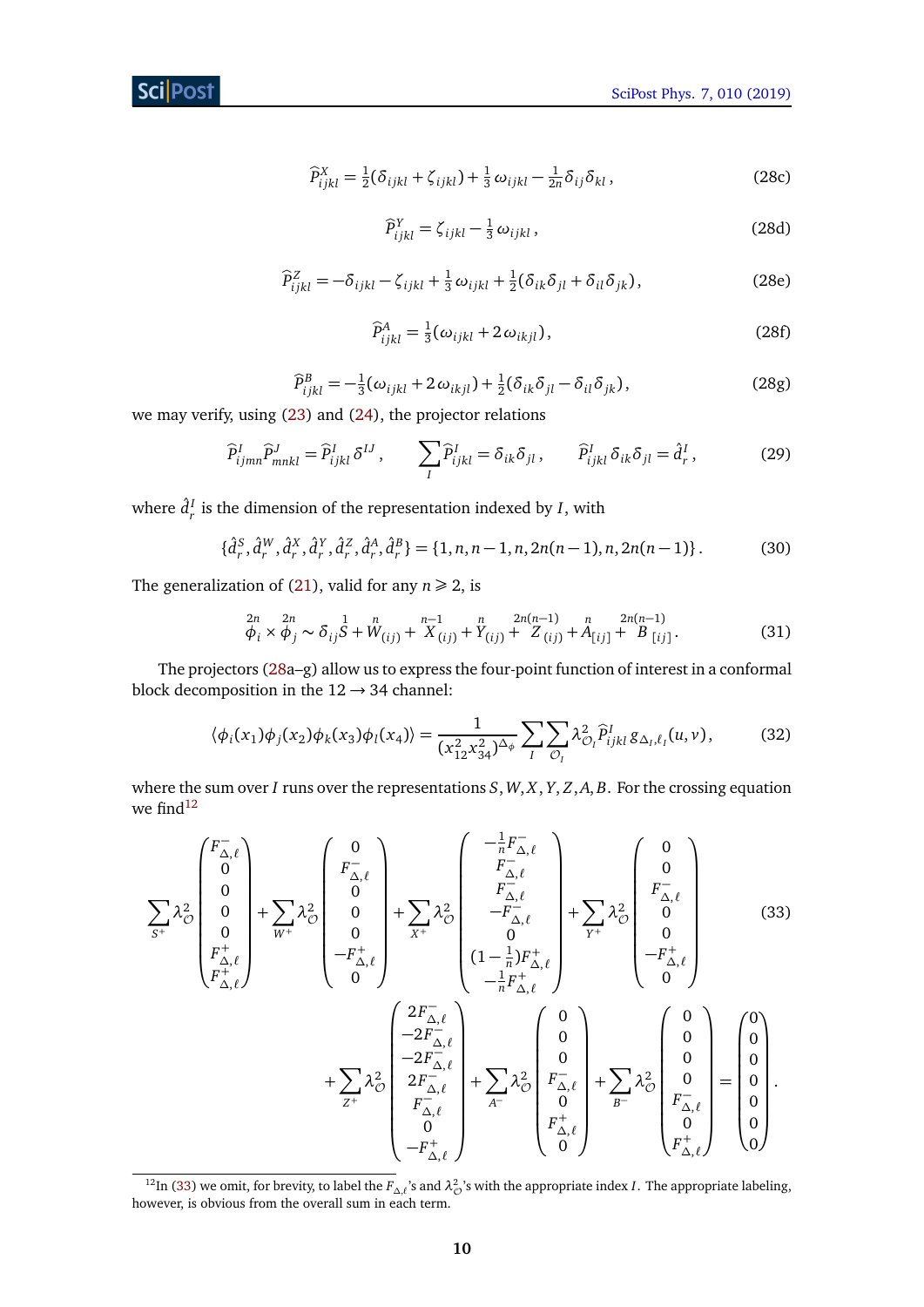Let us make a comment about [\(33\)](#page-9-1). We observe that we obtain the same crossing equation if we exchange the second and third line in all vectors and at the same time relabel  $W^+ \longleftrightarrow Y^+.$ This implies, for example, that operator dimension bounds on the leading scalar *W* operator and the leading scalar *Y* operator will be identical. Furthermore, if we work out the spectrum on the *W*- and the *Y* -bound, then all operators in the solution will have the same dimensions in both cases (except for the relabeling  $W^+ \leftrightarrow Y^+$ ). The reason for this is that there exists a transformation of  $\phi_i$  that permutes the projectors  $\widehat{P}^W$  and  $\widehat{P}^{X}$ .<sup>[13](#page-10-1)</sup> Indeed, if

<span id="page-10-3"></span>
$$
\phi_i \to \frac{1}{\sqrt{2}}(\phi_i + \phi_{i+1}), \quad i \text{ odd} \quad \text{and} \quad \phi_i \to \frac{1}{\sqrt{2}}(\phi_{i-1} - \phi_i), \quad i \text{ even}, \tag{34}
$$

<span id="page-10-2"></span>then

$$
\delta_{ij} \to \delta_{ij}, \quad \delta_{ijkl} \to \frac{1}{2}(\delta_{ijkl} + 3\zeta_{ijkl}), \quad \zeta_{ijkl} \to \frac{1}{2}(\delta_{ijkl} - \zeta_{ijkl}) \quad \text{and} \quad \omega_{ijkl} \to \omega_{ijkl}. \tag{35}
$$

Under [\(35\)](#page-10-2) we obviously have  $\widehat{P}^W \leftrightarrow \widehat{P}^Y$ . Let us remark here that something similar happens in the  $N = 2$  cubic theory studied in [[9,](#page-17-7) Sec. 6], again due to the transformation [\(34\)](#page-10-3) that exchanges two projectors.<sup>[14](#page-10-4)</sup>

With the crossing equation [\(33\)](#page-9-1) we can now commence our numerical bootstrap explorations. Before that, however, let us first summarize results of the  $\varepsilon$  expansion for theories with tetragonal anisotropy.

## <span id="page-10-0"></span>**5 Tetragonal anisotropy**

Theories with tetragonal anisotropy were first studied with the  $\varepsilon$  expansion a long time ago in  $[19–23]$  $[19–23]$  $[19–23]$  $[19–23]$  and later  $[33]$  $[33]$  $[33]$ , and they were revisited recently in  $[13, 31]$  $[13, 31]$  $[13, 31]$  $[13, 31]$  $[13, 31]$ . A standard review is [[12,](#page-17-14) Sec. 11.6]. The Lagrangian one starts with is<sup>[15](#page-10-5)</sup>

<span id="page-10-6"></span>
$$
\mathcal{L} = \frac{1}{2} \partial_{\mu} \phi_i \partial^{\mu} \phi_i + \frac{1}{8} (\lambda \xi_{ijkl} + \frac{1}{3} g_1 \delta_{ijkl} + \frac{1}{3} g_2 \zeta_{ijkl}) \phi_i \phi_j \phi_k \phi_l.
$$
 (36)

For  $g_1 = g_2 = g$  this reduces to [\(20\)](#page-6-3). The theory [\(36\)](#page-10-6) in  $d = 4 - \varepsilon$  has six inequivalent fixed points. They are<sup>[16](#page-10-7)</sup>

- 1. Gaussian  $(\lambda = g_1 = g_2 = 0)$ ,
- 2. 2*n* decoupled Ising models ( $\lambda = g_2 = 0$ ,  $g_1 > 0$ ),
- 3. *n* decoupled *O*(2) models ( $\lambda = 0$ ,  $g_1 = g_2 > 0$ ),
- 4.  $O(2n)$   $(\lambda > 0, g_1 = g_2 = 0)$ ,
- 5. Hypercubic with symmetry  $C_{2n} = \mathbb{Z}_2^{2n} \rtimes S_{2n}$  ( $\lambda > 0$ ,  $g_1 > 0$ ,  $g_2 = 0$ ),<sup>[17](#page-10-8)</sup>
- 6. *n* coupled *O*(2) models with symmetry  $MN_{2,n} = O(2)^n \rtimes S_n$  ( $\lambda > 0$ ,  $g_1 = g_2 > 0$ ).<sup>[18](#page-10-9)</sup>

Note that in the  $\varepsilon$  expansion there is no  $R_n$  symmetric fixed point. According to the  $\varepsilon$ expansion the stable fixed point is the  $M\!N_{2,n}$  symmetric one we discussed in section [3.](#page-6-0)

<span id="page-10-4"></span><span id="page-10-1"></span><sup>&</sup>lt;sup>13</sup>This was suggested to us by Hugh Osborn.

<sup>&</sup>lt;sup>14</sup>In the *N* = 2 cubic case, which corresponds to  $n = 1$  here in which case the  $\zeta$  tensor does not exist, we can show that  $\delta_{ij} \rightarrow \delta_{ij}$  and  $\delta_{ijkl} \rightarrow -\delta_{ijkl} + \frac{1}{2}(\delta_{ij}\delta_{kl} + \delta_{ik}\delta_{kl} + \delta_{il}\delta_{jk})$ .

<span id="page-10-5"></span><sup>&</sup>lt;sup>15</sup>Compared to couplings  $\lambda$ ,  $g_1$ ,  $g_2$  of [[13,](#page-17-10) Sec. 7] we have  $\lambda^{\text{here}} = \lambda^{\text{there}} - \frac{2}{3(n+1)} g^{\text{there}}$ ,  $g_1^{\text{here}} = g_1^{\text{there}}$  and  $g_{2}^{\text{here}}=g_{2}^{\text{there}}.$ 

<span id="page-10-7"></span><sup>&</sup>lt;sup>16</sup>Fixed points physically-equivalent to those in items 2 and 5 on the list are also found in other positions in coupling space, related to the ones given in the list by the field redefinition in [\(34\)](#page-10-3) [[12,](#page-17-14)[13](#page-17-10)].

<span id="page-10-8"></span><sup>&</sup>lt;sup>17</sup>The theory of 2*n* decoupled Ising models in item 2 on the list has symmetry  $C_{2n}$  as well. However, we reserve the  $C_{2n}$  characterization for the theory in 5.

<span id="page-10-9"></span><sup>&</sup>lt;sup>18</sup>The theory of *n* decoupled  $O(2)$  models in item 3 on the list has symmetry  $MN_{2n}$  as well. However, we reserve the  $MN_{2,n}$  characterization for the theory in item 6.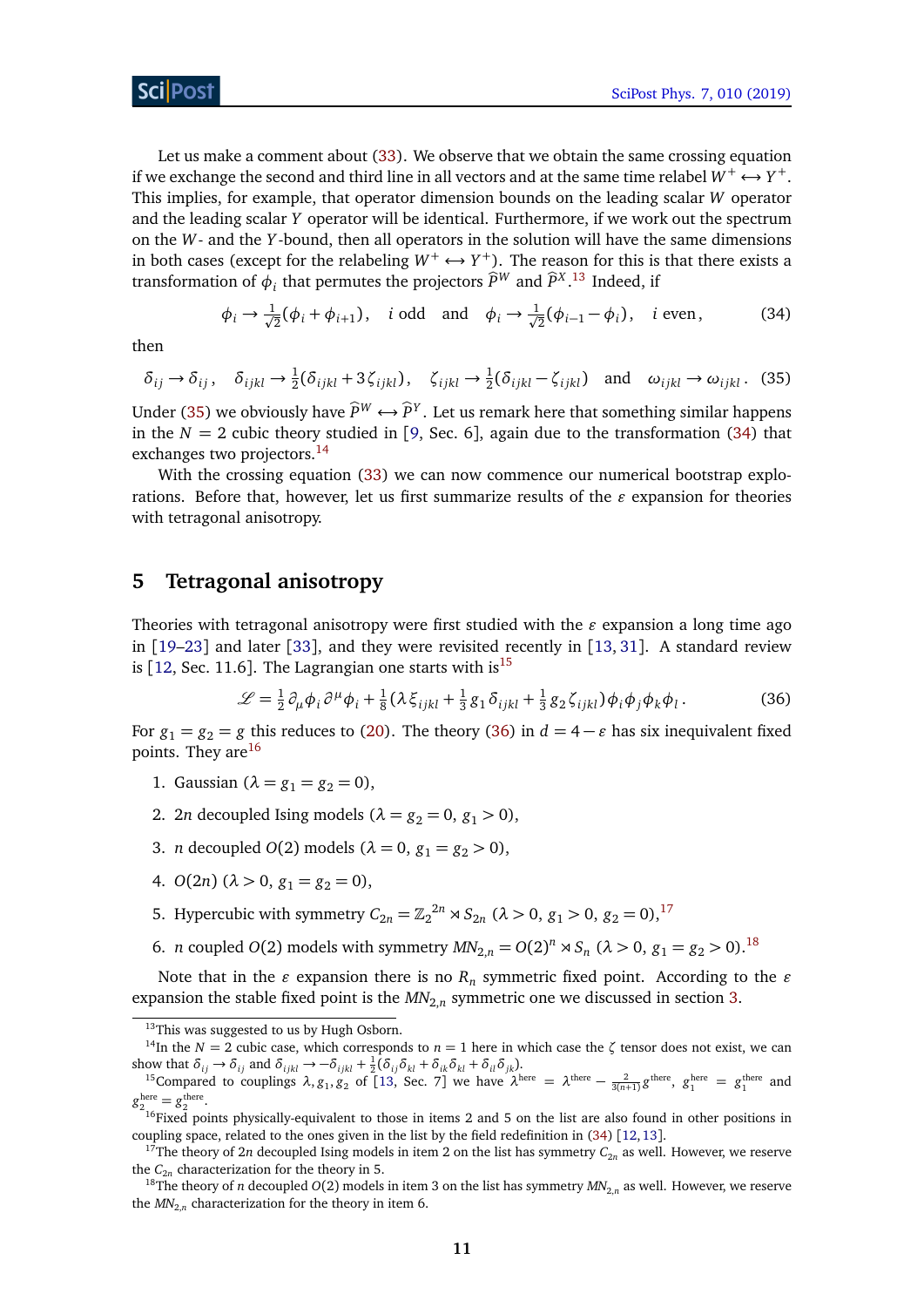# <span id="page-11-0"></span>**6 Numerical results**

The numerical results in this paper have been obtained with the use of [PyCFTBoot](https://github.com/cbehan/pycftboot) [[26](#page-18-6)] and [SDPB](https://github.com/davidsd/sdpb) [[34](#page-19-1)]. We use  $nmax = 9$ ,  $nmax = 6$ ,  $kmax = 36$  in [PyCFTBoot](https://github.com/cbehan/pycftboot) and we include spins up to  $\ell_{\text{max}} = 26$ . For SDPB we use the options -findPrimalFeasible and -findDualFeasible and we choose precision = 660, dualErrorThreshold =  $10^{-20}$  and default values for other parameters.

### <span id="page-11-1"></span>**6.1 MN**

For theories with *MNm*,*<sup>n</sup>* symmetry the bound on the leading scalar singlet is the same as the bound on the leading scalar singlet of the *O*(*mn*) model. We will thus focus on bounds on the leading scalar in the *X* sector, which we have found to display the most interesting behavior. Let us mention here that in the theory of *n* decoupled  $O(m)$  models the dimension of the leading scalar in the *X* sector is the same as the dimension of the leading scalar in the two-index traceless-symmetric irrep of  $O(m)$ . Based on the results of [[5](#page-17-4)] we can see that the theory of *n* decoupled  $O(m)$  models is located deep in the allowed region of our corresponding *X*-bounds below.

<span id="page-11-2"></span>

Figure 1: Upper bound on the dimension of the first scalar *X* operator in the  $\phi_i \times \phi_j$ OPE as a function of the dimension of  $\phi$ . Areas above the curves are excluded in the corresponding theories.

For some theories with  $m = n$  the bounds are shown in Fig. [1.](#page-11-2) The form of these bounds is rather suggestive regarding the large *m*, *n* behavior of the *MNm*,*<sup>n</sup>* theories. Recall that in the *O*(*N*) models as *N* → ∞ we have  $\Delta_{\phi}^{O(N)}$  →  $\frac{1}{2}$  and  $\Delta_{S}^{O(N)}$  → 2. There is another case where a type of large *N* expansion exists, namely in the  $O(m) \times O(n)$  theories [[35,](#page-19-2)[37](#page-19-3)]. There, for fixed *m* one can find a well-behaved expansion at large *n*. Of course *m* and *n* are interchangeable in the *O*(*m*)×*O*(*n*) example, but in our *MNm*,*<sup>n</sup>* case it is not clear if we should expect the large-*N* behavior to arise due to *m* or due to *n*. It is perhaps not surprising that it is in fact due to *m*. Keeping *m* fixed and increasing *n* does not have a significant effect on the location of the kink—see Fig. [2.](#page-12-0) On the other hand, keeping *n* fixed and raising *m* causes the kink to move toward the point  $(\frac{1}{2})$  $\frac{1}{2}$ , 2)—see Fig. [2.](#page-12-0) (After these bootstrap results were obtained the authors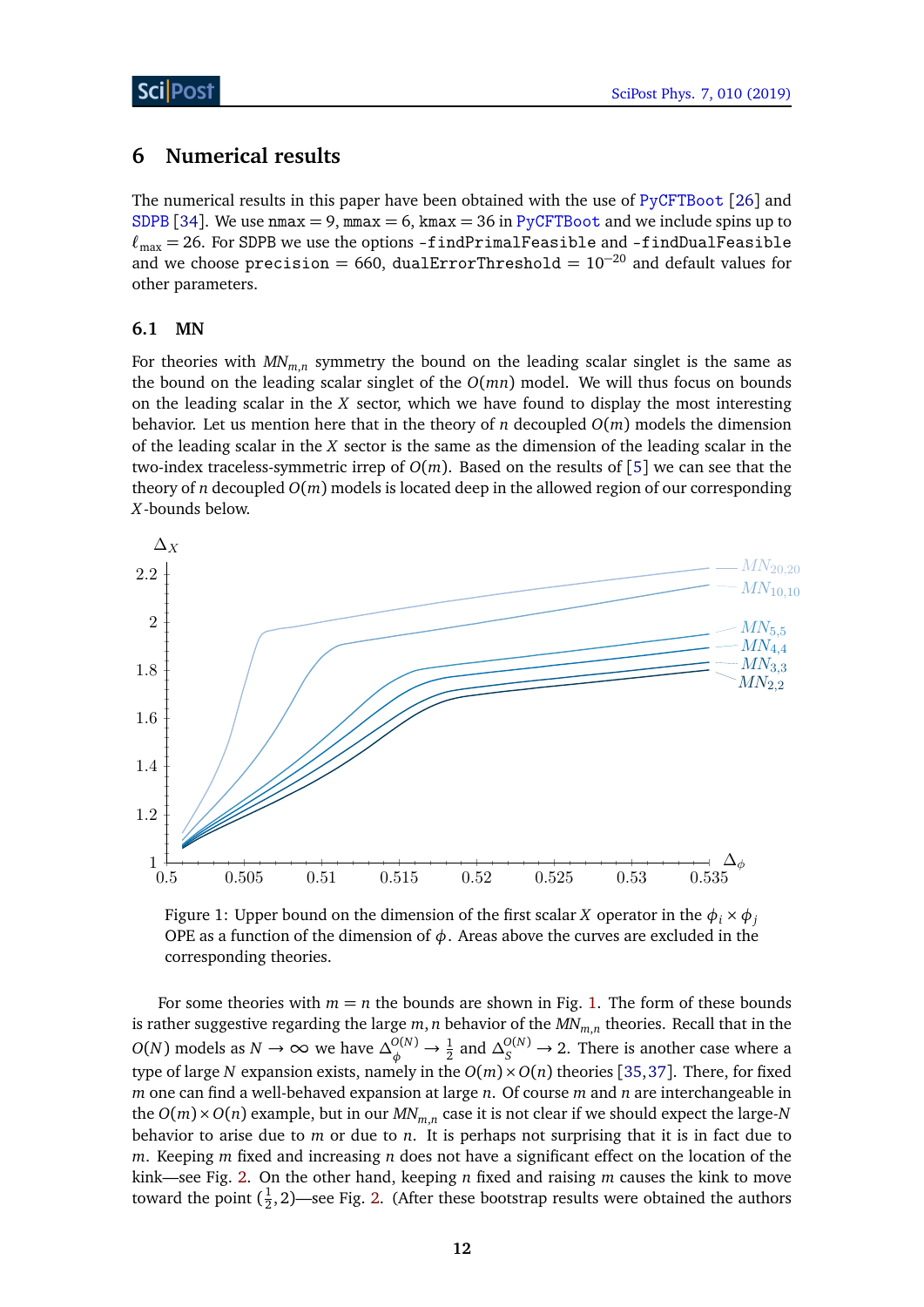## Sci Post

of [[13](#page-17-10)] realized that the large-*m* expansion was easy to obtain in the  $\varepsilon$  expansion and they updated the  $arXiv$  version of [[13](#page-17-10)] to include the relevant formulas. The anomalous dimension of *X* is equal to  $\varepsilon$  at leading order in  $1/m$ , and so  $\Delta_X^{\varepsilon} = d - 2 + \varepsilon + O(\frac{1}{n})$  $\frac{1}{m}$ ) = 2 + O( $\frac{1}{m}$ )  $\frac{1}{m}$ ).)

<span id="page-12-0"></span>

Figure 2: Upper bound on the dimension of the first scalar *X* operator in the  $\phi_i \times \phi_j$ OPE as a function of the dimension of  $\phi$ . Areas above the curves are excluded in the corresponding theories.

<span id="page-12-1"></span>

Figure 3: Upper bound on the dimension of the first scalar *X* operator in the  $\phi_i \times \phi_j$ OPE as a function of the dimension of  $\phi$  in the  $MN_{2,2}$  theory. The area above the curve is excluded.

Continuing our investigation of the  $MN_{2,2}$  theory for larger  $\Delta_{\phi}$  we obtain Fig. [3.](#page-12-1) There we observe the presence of a second kink. Although not as convincing as the kink for smaller *∆<sup>φ</sup>* in the same theory, it is tempting to associate this kink with the presence of an actual CFT.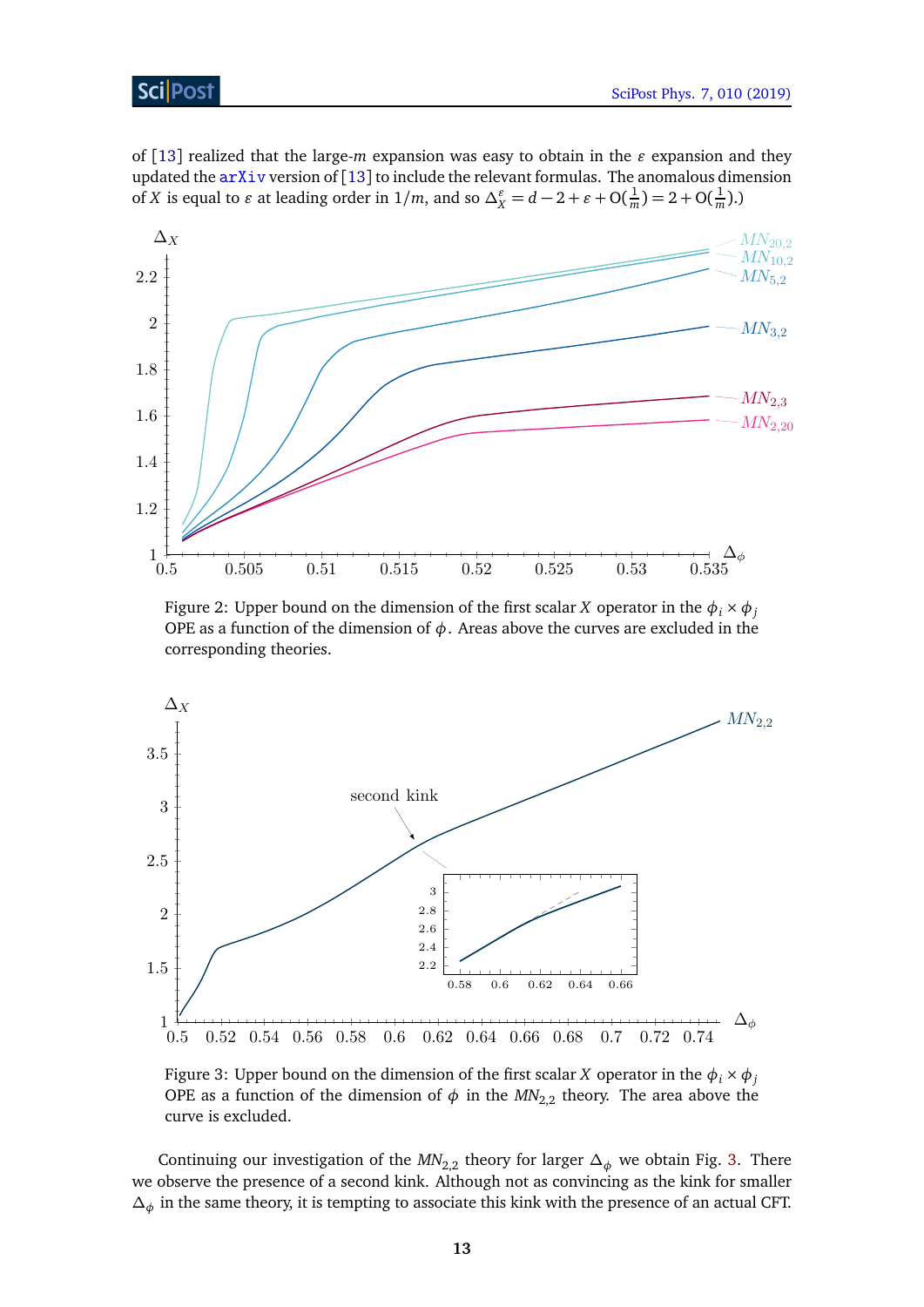#### ScilPos<sup>.</sup>

This is further supported by the results from our spectrum analysis which give us the critical exponents [\(3\)](#page-2-1) that match experimental results very well as mentioned in the introduction.

Let us mention here that the spectrum analysis consists of obtaining the functional  $\vec{\alpha}$  right at the boundary of the allowed region (on the disallowed side) and looking at its action on the vectors  $\vec{V}_{\Delta,\ell}$  of  $F_{\Delta}^{\pm}$  $\sum_{\Delta,\ell}^{\pm}$  that appear in the crossing equation  $\sum_{\rm all~sectors} \lambda^2_{\cal O} \vec{V}_{\Delta,\ell} = -\vec{V}_{0,0}$ , where  $\vec{V}_{0,0}$  is the vector associated with the identity operator. Zeroes of  $\vec{a}\cdot\vec{V}_{\Delta,\ell}$  appear for ( $\Delta,\ell$ )'s of operators in the spectrum of the CFT that saturates the kink and provide a solution to the crossing equation. More details for this procedure can be found in [[16](#page-17-13)] and [[9,](#page-17-7) Sec. 3.2]. For the determination of critical exponents we simply find the dimension that corresponds to the first zero of  $\vec{\alpha} \cdot \vec{V}_{\Delta_S,0}$ .

For the  $MN_{2,3}$  theory we also find a second kink—see Fig. [4—](#page-13-0)which is more pronounced than in the  $MN_{2,2}$  case. A spectrum analysis for the theory that lives on this second kink yields the critical exponents [4,](#page-2-2) in good agreement with the measurement of [[24](#page-18-4)].

<span id="page-13-0"></span>

Figure 4: Upper bound on the dimension of the first scalar *X* operator in the  $\phi_i \times \phi_j$ OPE as a function of the dimension of  $\phi$  in the  $MN_{2,3}$  theory. The area above the curve is excluded.

Another physical quantity one can study in a CFT is the central charge  $C_T$  , i.e. the coefficient in the two-point function of the stress-energy tensor:

$$
\langle T_{\mu\nu}(x)T_{\rho\sigma}(0)\rangle = C_T \frac{1}{S_d^2} \frac{1}{(x^2)^d} \mathcal{I}_{\mu\nu\rho\sigma}(x),\tag{37}
$$

where  $S_d = 2\pi^{\frac{1}{2}d}/\Gamma(\frac{1}{2})$  $\frac{1}{2}d$ ) and

$$
\mathcal{I}_{\mu\nu\rho\sigma} = \frac{1}{2} (I_{\mu\rho} I_{\nu\sigma} + I_{\mu\sigma} I_{\nu\rho}) - \frac{1}{d} \eta_{\mu\nu} \eta_{\rho\sigma}, \qquad I_{\mu\nu} = \eta_{\mu\nu} - \frac{2}{x^2} x_{\mu} x_{\nu}.
$$
 (38)

The central charge of a free scalar in  $d = 3$  is  $C_T^{\text{scalar}} = \frac{3}{2}$  $\frac{3}{2}$ .

In Figs. [5](#page-14-1) and [6](#page-14-2) we obtain values of the central charge of  $MN_{2,2}$  and  $MN_{2,3}$  theories assuming that the leading scalar *X* operator lies on the bound in Figs. [3](#page-12-1) and [4,](#page-13-0) respectively. The free theory of *mn* scalars has central charge  $C_T^{\text{free}} = mn C_T^{\text{scalar}} = \frac{3}{2}mn$ . We observe two local minima in Figs. [5](#page-14-1) and [6,](#page-14-2) located at *∆φ*'s very close to those of the kinks in Figs. [3](#page-12-1) and [4.](#page-13-0) We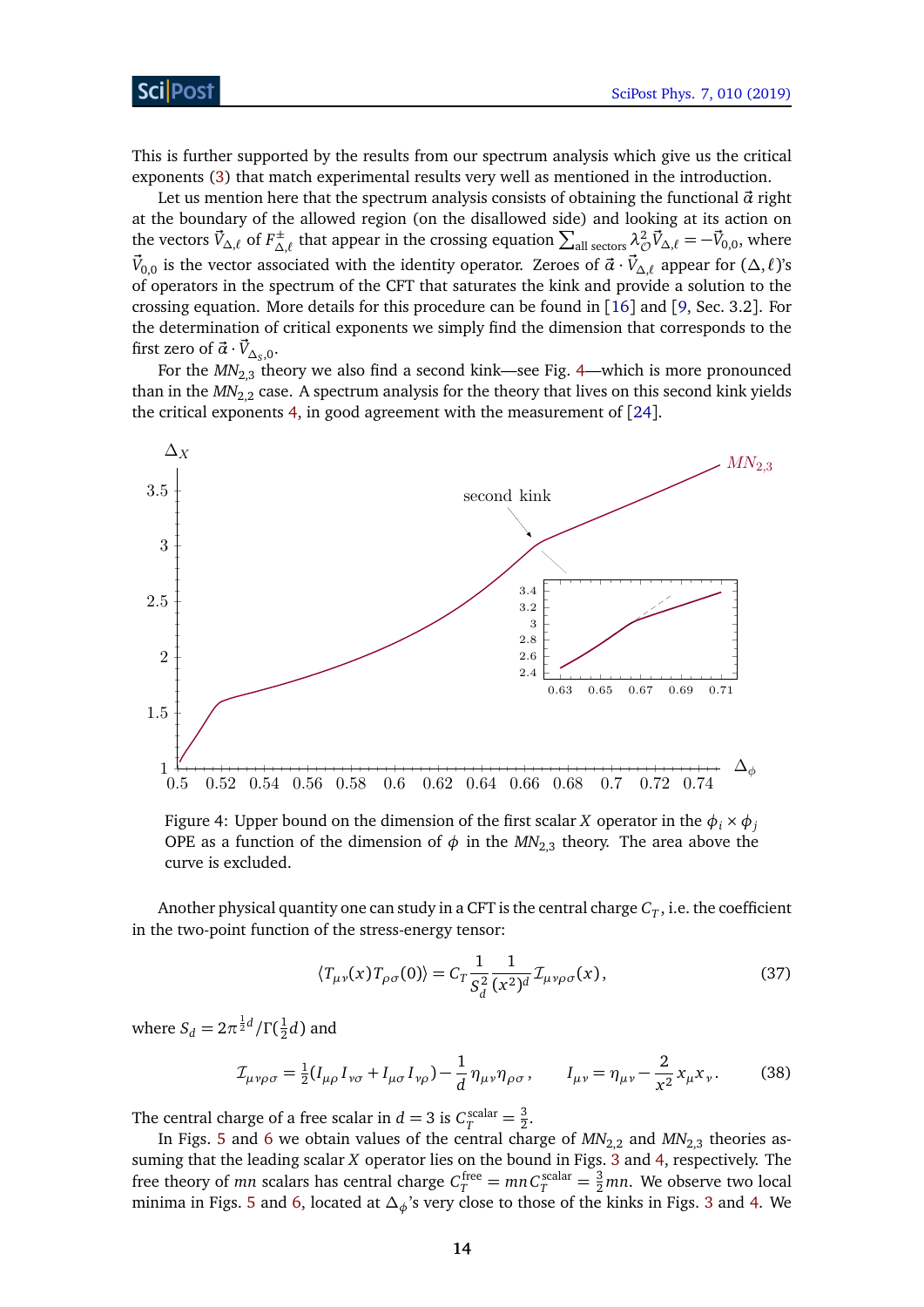### Sci Post

consider this a further indication of the existence of the CFTs we have associated with the kinks in Figs. [3](#page-12-1) and [4.](#page-13-0)

<span id="page-14-1"></span>

Figure 5: Central charge values in the  $MN_{2,2}$  theory assuming that the dimension of the leading scalar *X* operator lies on the bound in Fig. [3.](#page-12-1)

<span id="page-14-2"></span>

Figure 6: Central charge values in the  $MN_{2,3}$  theory assuming that the dimension of the leading scalar *X* operator lies on the bound in Fig. [4.](#page-13-0)

#### <span id="page-14-0"></span>**6.2 Tetragonal**

The bound on the leading scalar in the singlet sector in the  $R_n$  theory is identical, for the cases checked, to the bound obtained for the leading scalar singlet in the *O*(2*n*) model. The bound on the leading scalar in the *X* sector is identical, again for the cases checked, to the bound on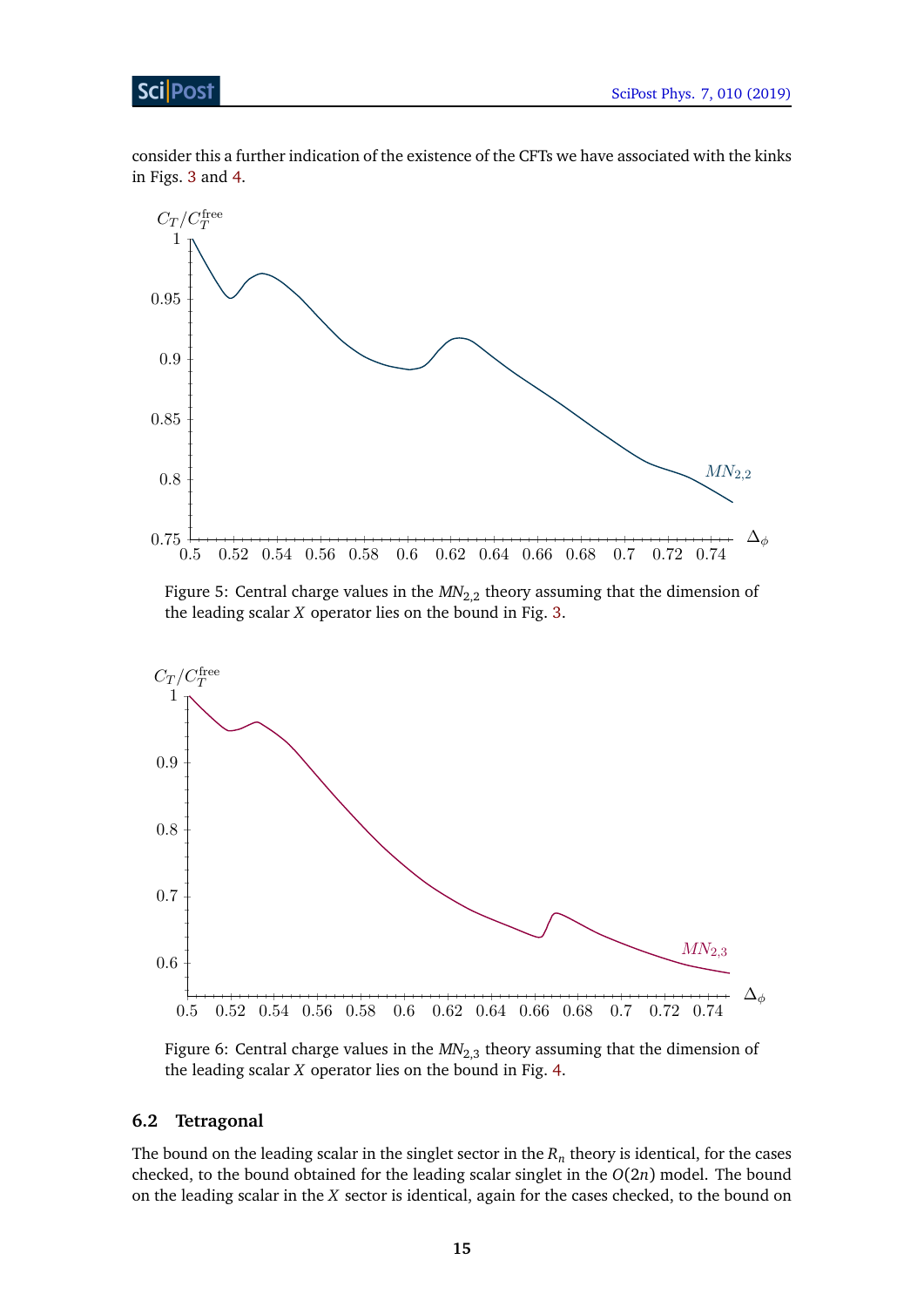the leading scalar in the  $X$  sector of the  $M\!N_{2,n}$  theory. Both these symmetry enhancements are allowed, and they show that if a tetragonal CFT exists, then its leading scalar singlet operator has dimension in the allowed region of the bound of the leading scalar singlet in the *O*(2*n*) model. A similar comment applies to the leading scalar *X* operator and the bound on the leading scalar *X* operator of the  $\mathit{MN}_{2,n}$  theory.

Let us focus on the bound of the leading scalar in the *W* sector, shown in Fig. [7.](#page-15-0) It turns

<span id="page-15-0"></span>

Figure 7: Upper bound on the dimension of the first scalar *W* operator in the  $\phi_i \times \phi_j$ OPE as a function of the dimension of  $\phi$ . The area above the curve is excluded. This bound applies to all  $R_n$  theories checked.

out that the *W*-bound is the same for all *n* checked, even for *n* very large. It is also identical to the  $V_{\Pi}$ -bound in [[9,](#page-17-7) Fig. 14]. The coincidence of the *W* bound with that of [9, Fig. 14] is ultimately due to the fact that the  $N=2$  "cubic" theory has global symmetry  $D_4$ . Indeed, taking *n* decoupled copies of the  $D_4$  theory leads to a theory with symmetry  $R_n$ . The leading scalar operator  $V_{\Box}$ , whose dimension is bounded in the  $D_4$  theory in [[9,](#page-17-7) Fig. 14], gives rise to a direct-sum representation that is reducible under the action of *R<sup>n</sup>* . That representation splits into two irreps of  $R_n$ , namely our  $W$  and  $X$ , and it is easy to see that, if the  $R_n$  theory is decoupled, the leading scalar operator in the irrep *W* must have the same dimension as  $V_{\square}$ of [[9,](#page-17-7) Fig. 14]. Hence, the corresponding bounds have a chance to coincide and indeed they do. If a fully interacting  $R_n$  theory exists, then the dimension of the leading scalar  $W$  operator of that theory is in the allowed region of Fig. [7.](#page-15-0) We point out here that the putative theory that lives on the bound of [[9,](#page-17-7) Fig. 14] is not predicted by the  $\varepsilon$  expansion. That theory is currently under investigation with a mixed-correlator bootstrap [[36](#page-19-4)].

To see if a fully-interacting  $R_n$  theory exists, we have obtained bounds for the leading scalar and spin-one operators in other sectors. Unfortunately, our (limited) investigation has not uncovered any features that could signify the presence of hitherto unknown CFTs with *R<sup>n</sup>* global symmetry.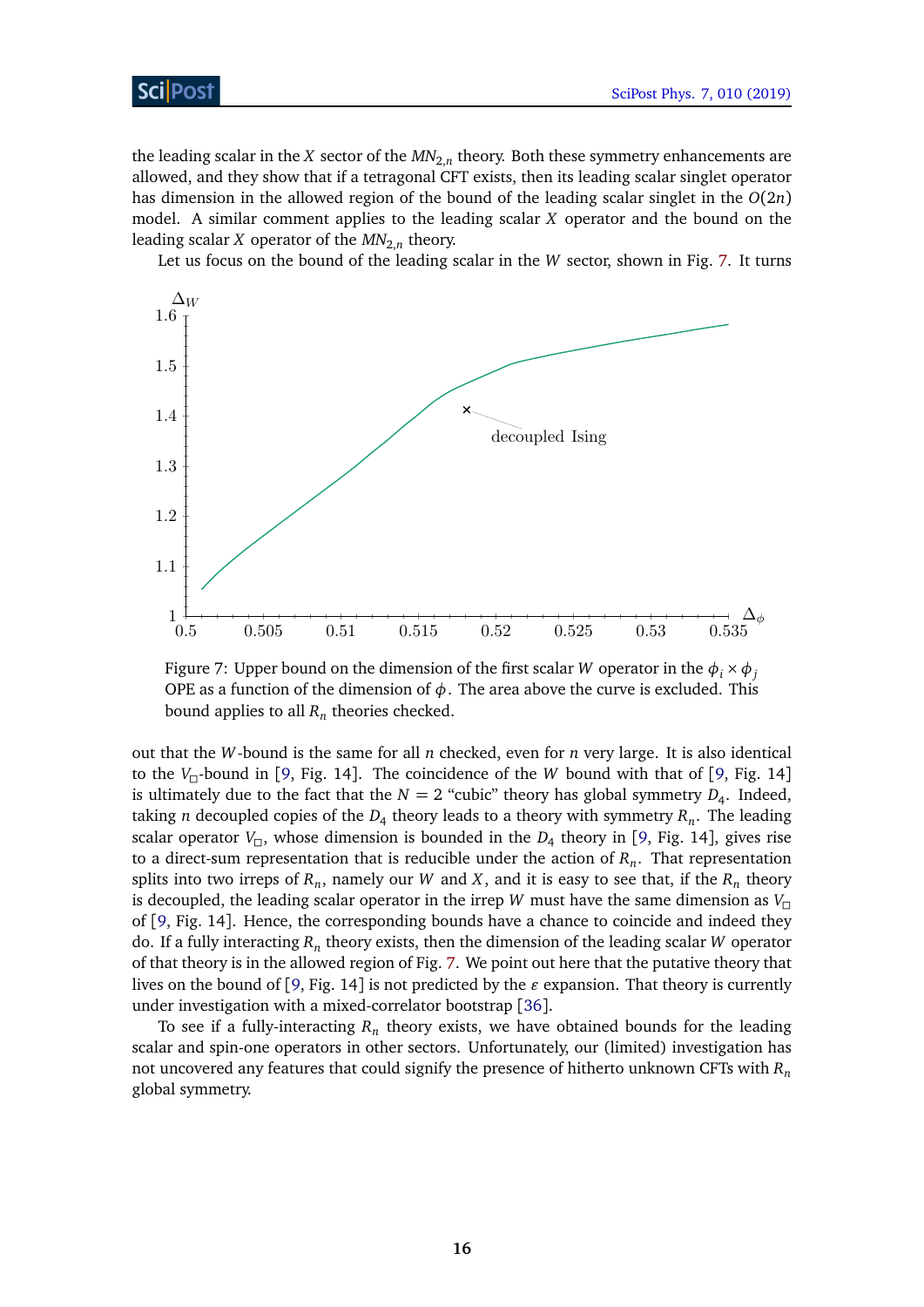# <span id="page-16-0"></span>**7 Conclusion**

In this paper we have obtained numerical bootstrap bounds for three-dimensional CFTs with global symmetry  $O(m)^n \rtimes S_n$  and  $D_4^n \rtimes S_n$ , where  $D_4$  is the dihedral group of eight elements. The  $O(m)^n \rtimes S_n$  case displays the most interesting bounds. We have found clear kinks that appear to correspond to the theories predicted by the  $\varepsilon$  expansion and have observed that the  $\varepsilon$ expansion appears to be unsuccessful in predicting the critical exponents and other observables with satisfactory accuracy in the  $\varepsilon \to 1$  limit.

Experiments in systems that are supposed to be described by CFTs with  $O(2)^2$   $\!\rtimes\! S_2$  symmetry have yielded two sets of critical exponents [[15](#page-17-12)]. Having found two kinks in a certain bound for such CFTs, we conclude that there are two distinct universality classes with  $O(2)^2 \rtimes S_2$  global symmetry. Our critical-exponent computations in these two different theories, given in [\(1\)](#page-1-3) and [\(3\)](#page-2-1), match very well the experimental results. It would be of great interest to examine further the conditions under which the renormalization-group flow is driven to one or the other CFT.

For theories with  $O(2)^3 \rtimes S_3$  symmetry we also find two kinks. The corresponding critical exponents are given in [\(2\)](#page-2-0) and [\(4\)](#page-2-2). The CFT that lives on the second kink, with critical exponents [\(4\)](#page-2-2), is the one with which we can reproduce experimental results. This is not the CFT predicted by the  $\varepsilon$  expansion. A more complete study of the second set of kinks that appear in our bounds would be of interest. Note that the kinks we find do not occur in dimension bounds for singlet scalar operators, so we consider it unlikely (although we cannot exclude it) that the second kinks correspond to a theory with a different global symmetry group as has been observed in a few other cases [[38–](#page-19-5)[40](#page-19-6)].

Beyond the examples mentioned or studied in this work, bootstrap studies of CFTs with  $O(2) \times O(N)$  and  $O(3) \times O(N)$  symmetry with  $N > 2$  have been performed in [[41,](#page-19-7)[42](#page-19-8)], where evidence for a CFT not seen in the  $\varepsilon$  expansion was presented. Such CFTs have been suggested to be absent in perturbation theory but arise after resummations of perturbative beta functions. Examples have been discussed in  $O(2) \times O(N)$  frustrated spin systems [[43–](#page-19-9)[45](#page-19-10)]. These examples have been criticized in [[46,](#page-19-11) [49](#page-19-12)]. However, the results of [[42](#page-19-8)] for the  $O(2) \times O(3)$  case are in good agreement with those of [[43,](#page-19-9) [45](#page-19-10)], lending further support to the suggestion that new fixed points actually exist. Our results [\(3\)](#page-2-1) are also in good agreement with the corresponding determinations of critical exponents in [[43,](#page-19-9)[45](#page-19-10)].

The study of more examples with numerical conformal bootstrap techniques is necessary in order to examine the conditions under which perturbative field theory methods may fail to predict the presence of CFTs or in calculating the critical exponents and other observables with accuracy. Examples of critical points examined with the  $\varepsilon$  expansion in [[12,](#page-17-14) [13,](#page-17-10) [31,](#page-18-9) [47](#page-19-13)] constitute a large unexplored set. The generation of crossing equations for a wide range of finite global symmetry groups was recently automated [[48](#page-19-14)]. This provides a significant reduction of the amount work required for one to embark on new and exciting numerical bootstrap explorations.

# **Acknowledgements**

I am grateful to Hugh Osborn for countless important comments, remarks and suggestions, and Slava Rychkov and Alessandro Vichi for many illuminating discussions. I also thank Kostas Siampos for collaboration in the initial stages of this project. Some computations in this paper have been performed with the help of *Mathematica* and the package [xAct](http://www.xact.es). The numerical computations in this paper were run on the LXPLUS cluster at CERN.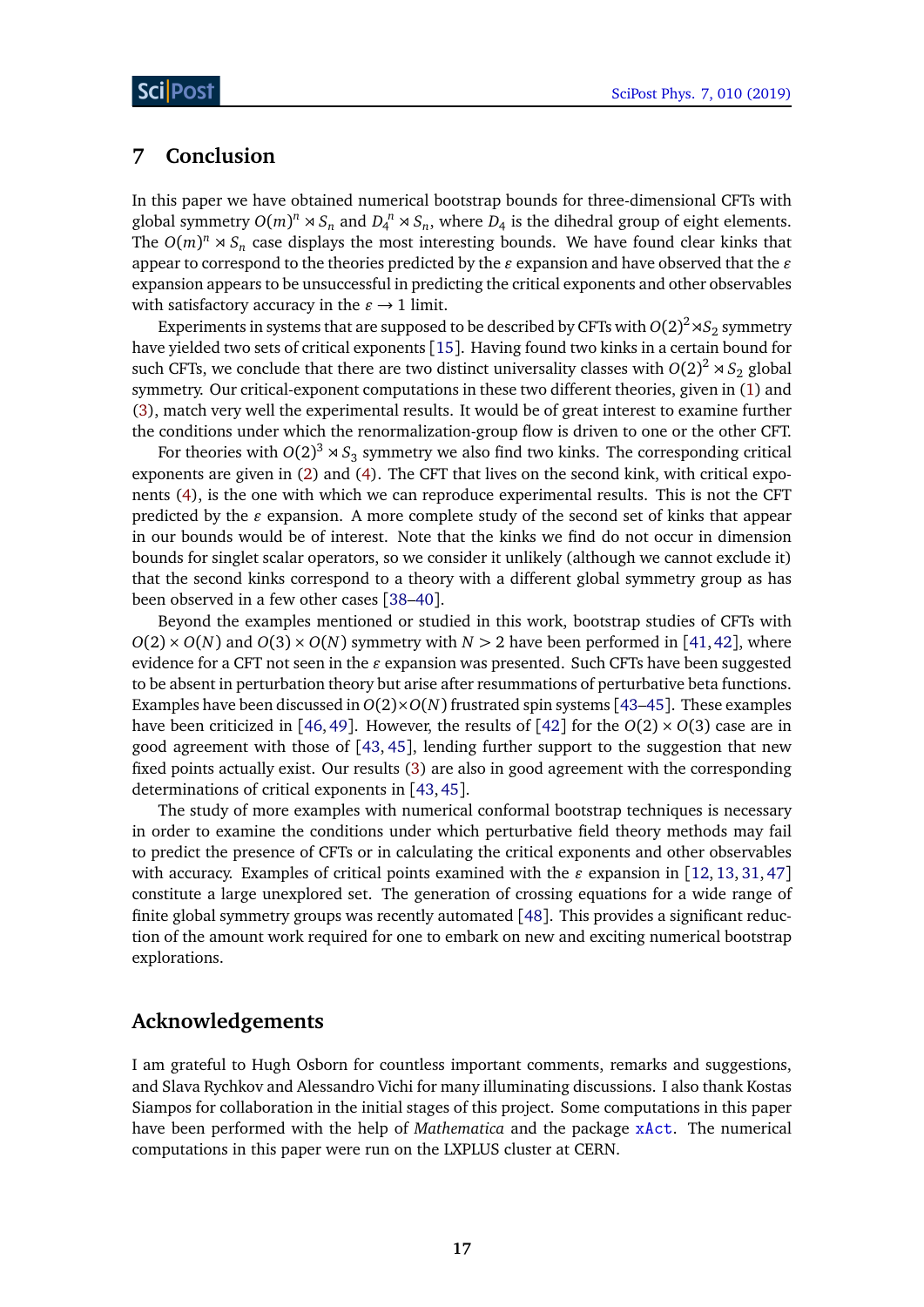### **References**

- <span id="page-17-0"></span>[1] R. Rattazzi, V. S. Rychkov, E. Tonni and A. Vichi, *Bounding scalar operator dimensions in 4D CFT*, J. High Energ. Phys. **12**, 031 (2008), doi:10.1088/[1126-6708](http://dx.doi.org/10.1088/1126-6708/2008/12/031)/2008/12/031.
- <span id="page-17-15"></span>[2] D. Poland, S. Rychkov and A. Vichi, *The conformal bootstrap: Theory, numerical techniques, and applications*, Rev. Mod. Phys. **91**, 015002 (2019), doi:10.1103/[RevModPhys.91.015002.](http://dx.doi.org/10.1103/RevModPhys.91.015002)
- <span id="page-17-1"></span>[3] S. El-Showk, M. F. Paulos, D. Poland, S. Rychkov, D. Simmons-Duffin and A. Vichi, *Solving the 3d Ising model with the conformal bootstrap II. c-Minimization and precise critical exponents*, J. Stat. Phys. **157**, 869 (2014), doi:10.1007/[s10955-014-1042-7.](http://dx.doi.org/10.1007/s10955-014-1042-7)
- <span id="page-17-2"></span>[4] S. El-Showk, M. F. Paulos, D. Poland, S. Rychkov, D. Simmons-Duffin and A. Vichi, *Solving the 3D Ising model with the conformal bootstrap*, Phys. Rev. D **86**, 025022 (2012), doi:10.1103/[PhysRevD.86.025022.](http://dx.doi.org/10.1103/PhysRevD.86.025022)
- <span id="page-17-4"></span>[5] F. Kos, D. Poland and D. Simmons-Duffin, *Bootstrapping the O*(*N*) *vector models*, J. High Energ. Phys. **06**, 091 (2014), doi:10.1007/[JHEP06\(2014\)091.](http://dx.doi.org/10.1007/JHEP06(2014)091)
- <span id="page-17-3"></span>[6] F. Kos, D. Poland and D. Simmons-Duffin, *Bootstrapping mixed correlators in the 3D Ising model*, J. High Energ. Phys. **11**, 109 (2014), doi:10.1007/[JHEP11\(2014\)109.](http://dx.doi.org/10.1007/JHEP11(2014)109)
- <span id="page-17-5"></span>[7] F. Kos, D. Poland, D. Simmons-Duffin and A. Vichi, *Precision islands in the Ising and O*(*N*) *models*, J. High Energ. Phys. **08**, 036 (2016), doi:10.1007/[JHEP08\(2016\)036.](http://dx.doi.org/10.1007/JHEP08(2016)036)
- <span id="page-17-6"></span>[8] F. Kos, D. Poland, D. Simmons-Duffin and A. Vichi, *Bootstrapping the O(N) archipelago*, J. High Energ. Phys. **11**, 106 (2015), doi:10.1007/[JHEP11\(2015\)106.](http://dx.doi.org/10.1007/JHEP11(2015)106)
- <span id="page-17-7"></span>[9] A. Stergiou, *Bootstrapping hypercubic and hypertetrahedral theories in three dimensions*, J. High Energ. Phys. **05**, 035 (2018), doi:10.1007/[JHEP05\(2018\)035.](http://dx.doi.org/10.1007/JHEP05(2018)035)
- <span id="page-17-8"></span>[10] S. R. Kousvos, and A. Stergiou, *Bootstrapping mixed correlators in three-dimensional cubic theories*, SciPost Phys. **6**, 035 (2019), doi:10.21468/[SciPostPhys.6.3.035.](http://dx.doi.org/10.21468/SciPostPhys.6.3.035)
- <span id="page-17-9"></span>[11] K. Wilson and J. B. Kogut, *The renormalization group and the ε expansion*, Phys. Rep. **12**, 75 (1974), doi:10.1016/[0370-1573\(74\)90023-4.](http://dx.doi.org/10.1016/0370-1573(74)90023-4)
- <span id="page-17-14"></span>[12] A. Pelissetto and E. Vicari, *Critical phenomena and renormalization-group theory*, Phys. Rep. **368**, 549 (2002), doi:10.1016/[S0370-1573\(02\)00219-3.](http://dx.doi.org/10.1016/S0370-1573(02)00219-3)
- <span id="page-17-10"></span>[13] H. Osborn and A. Stergiou, *Seeking fixed points in multiple coupling scalar theories in the ε expansion*, J. High Energ. Phys. **05**, 051 (2018), doi:10.1007/[JHEP05\(2018\)051.](http://dx.doi.org/10.1007/JHEP05(2018)051)
- <span id="page-17-11"></span>[14] H. Kawamura, *Universality of phase transitions of frustrated antiferromagnets*, J. Phys.: Condens. Matter **10**, 4707 (1998), doi:10.1088/[0953-8984](http://dx.doi.org/10.1088/0953-8984/10/22/004)/10/22/004.
- <span id="page-17-12"></span>[15] B. Delamotte, D. Mouhanna and M. Tissier, *Nonperturbative renormalizationgroup approach to frustrated magnets*, Phys. Rev. B **69**, 134413 (2004), doi:10.1103/[PhysRevB.69.134413.](http://dx.doi.org/10.1103/PhysRevB.69.134413)
- <span id="page-17-13"></span>[16] S. El-Showk and M. F. Paulos, *Bootstrapping conformal field theories with the extremal functional method*, Phys. Rev. Lett. **111**, 241601 (2013), doi:10.1103/[PhysRevLett.111.241601.](http://dx.doi.org/10.1103/PhysRevLett.111.241601)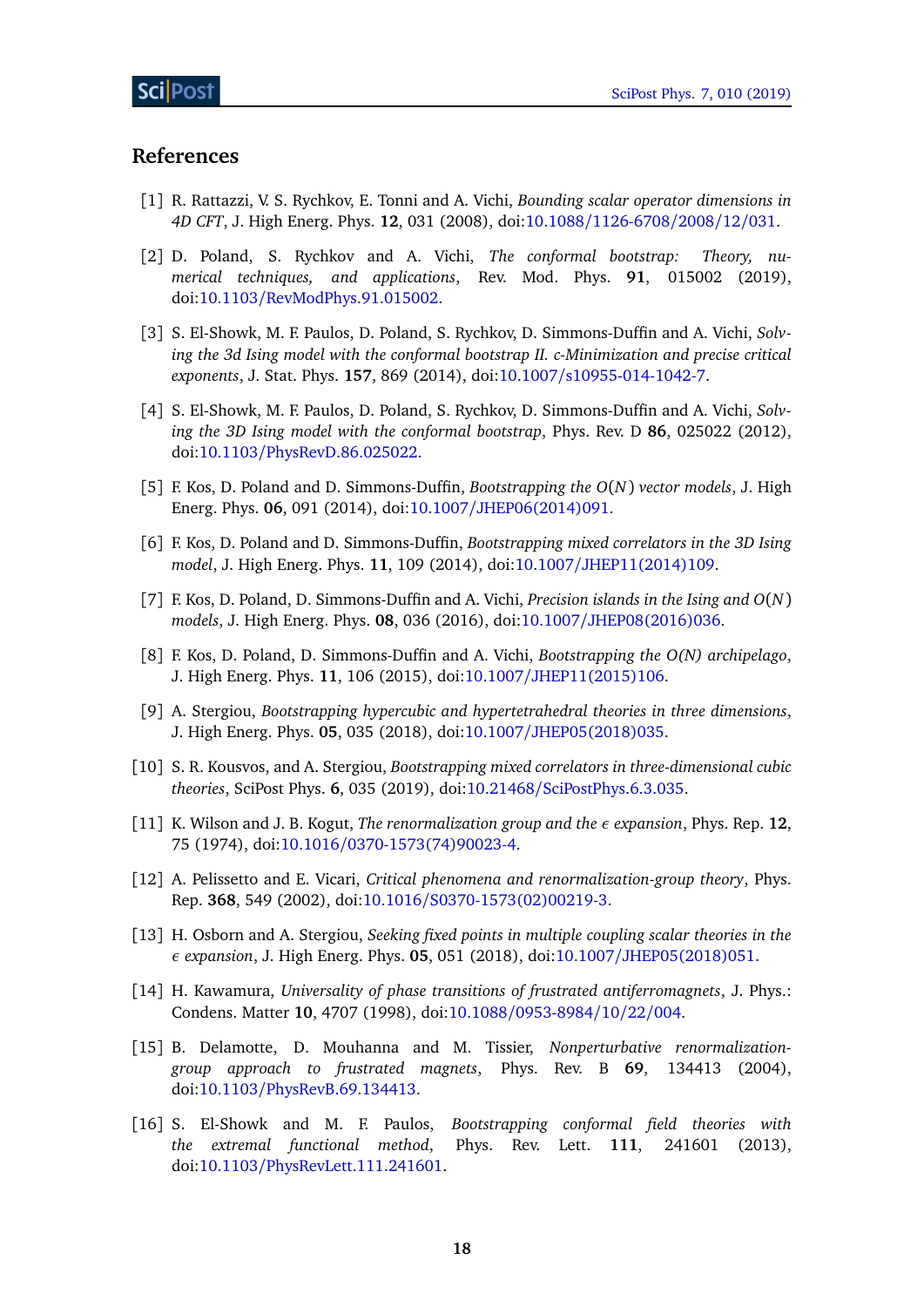- <span id="page-18-0"></span>[17] A. I. Mudrov and K. B. Varnashev, *Critical behavior of certain antiferromagnets with complicated ordering: Four-loop ε-expansion analysis*, Phys. Rev. B **64**, 214423 (2001), doi:10.1103/[PhysRevB.64.214423.](http://dx.doi.org/10.1103/PhysRevB.64.214423)
- <span id="page-18-1"></span>[18] R. Pynn and J. D. Axe, *Unusual critical crossover behaviour at a structural phase transformation*, J. Phys. C: Solid State Phys. **9**, L199 (1976), doi:10.1088/[0022-3719](http://dx.doi.org/10.1088/0022-3719/9/8/003)/9/8/003.
- <span id="page-18-2"></span>[19] D. Mukamel, *Physical realizations of n*  $\geq$  4 *vector models*, *Phys. Rev. Lett.* **34**, 481 (1975), doi:10.1103/[PhysRevLett.34.481.](http://dx.doi.org/10.1103/PhysRevLett.34.481)
- [20] D. Mukamel and S. Krinsky, *Physical realizations of*  $n \geq 4$ -component vector models. I. *Derivation of the Landau-Ginzburg-Wilson Hamiltonians*, Phys. Rev. B **13**, 5065 (1976), doi:10.1103/[PhysRevB.13.5065.](http://dx.doi.org/10.1103/PhysRevB.13.5065)
- [21] D. Mukamel and S. Krinsky, *Physical realizations of*  $n \geq 4$ -component vector mod*els. II. ε-expansion analysis of the critical behavior*, Phys. Rev. B **13**, 5078 (1976), doi:10.1103/[PhysRevB.13.5078.](http://dx.doi.org/10.1103/PhysRevB.13.5078)
- [22] P. Bak and D. Mukamel, *Physical realizations of*  $n \geq 4$ -component vector models. III. *Phase transitions in Cr, Eu, MnS*<sup>2</sup> *, Ho, Dy, and Tb*, Phys. Rev. B **13**, 5086 (1976), doi:10.1103/[PhysRevB.13.5086.](http://dx.doi.org/10.1103/PhysRevB.13.5086)
- <span id="page-18-3"></span>[23] D. Mukamel and S. Krinsky,  $\varepsilon$ -expansion analysis of some physically realizable  $n \geq 4$  vector *models*, J. Phys. C: Solid State Phys. **8**, L496 (1975), doi:10.1088/[0022-3719](http://dx.doi.org/10.1088/0022-3719/8/22/003)/8/22/003.
- <span id="page-18-4"></span>[24] P. Bak and B. Lebech, *"Triple-q" modulated magnetic structure and critical behavior of ~ neodymium*, Phys. Rev. Lett. **40**, 800 (1978), doi:10.1103/[PhysRevLett.40.800.](http://dx.doi.org/10.1103/PhysRevLett.40.800)
- <span id="page-18-5"></span>[25] M. Tissier, B. Delamotte and D. Mouhanna, *XY frustrated systems: Continuous exponents in discontinuous phase transitions*, Phys. Rev. B **67**, 134422 (2003), doi:10.1103/[PhysRevB.67.134422.](http://dx.doi.org/10.1103/PhysRevB.67.134422)
- <span id="page-18-6"></span>[26] C. Behan, *PyCFTBoot: A flexible interface for the conformal bootstrap*, Commun. Comput. Phys. **22**, 1 (2017), doi:10.4208/[cicp.OA-2016-0107.](http://dx.doi.org/10.4208/cicp.OA-2016-0107)
- <span id="page-18-7"></span>[27] N. A. Shpot, *Critical behavior of the mn-component field model in three dimensions II. Three-loop results*, Phys. Lett. A **142**, 474 (1989), doi:10.1016/[0375-9601\(89\)90517-3.](http://dx.doi.org/10.1016/0375-9601(89)90517-3)
- [28] N. A. Shpot, *Critical behavior of the mn-component field model in three dimensions*, Phys. Lett. A **133**, 125 (1988), doi:10.1016/[0375-9601\(88\)90771-2.](http://dx.doi.org/10.1016/0375-9601(88)90771-2)
- <span id="page-18-10"></span>[29] A. Mudrov and K. Varneshev, *On critical behavior of phase transitions in certain antiferromagnets with complicated ordering*, J. Exp. Theor. Phys. Lett. **74**, 279 (2001), doi:10.1134/[1.1417166.](http://dx.doi.org/10.1134/1.1417166)
- <span id="page-18-8"></span>[30] A. Mudrov and K. Varnashev, *Critical thermodynamics of three-dimensional MN-component field model with cubic anisotropy from higher-loop ε expansion*, J. Phys. A: Math. Gen. **34**, L347 (2001), doi:10.1088/[0305-4470](http://dx.doi.org/10.1088/0305-4470/34/23/102)/34/23/102.
- <span id="page-18-9"></span>[31] S. Rychkov and A. Stergiou, *General properties of multiscalar RG Flows in*  $d = 4 - \varepsilon$ *,* SciPost Phys. **6**, 008 (2019), doi:10.21468/[SciPostPhys.6.1.008.](http://dx.doi.org/10.21468/SciPostPhys.6.1.008)
- <span id="page-18-11"></span>[32] The GAP Group, *GAP–Groups, Algorithms, and Programming, Version 4.10.0* (2018), <https://www.gap-system.org>.